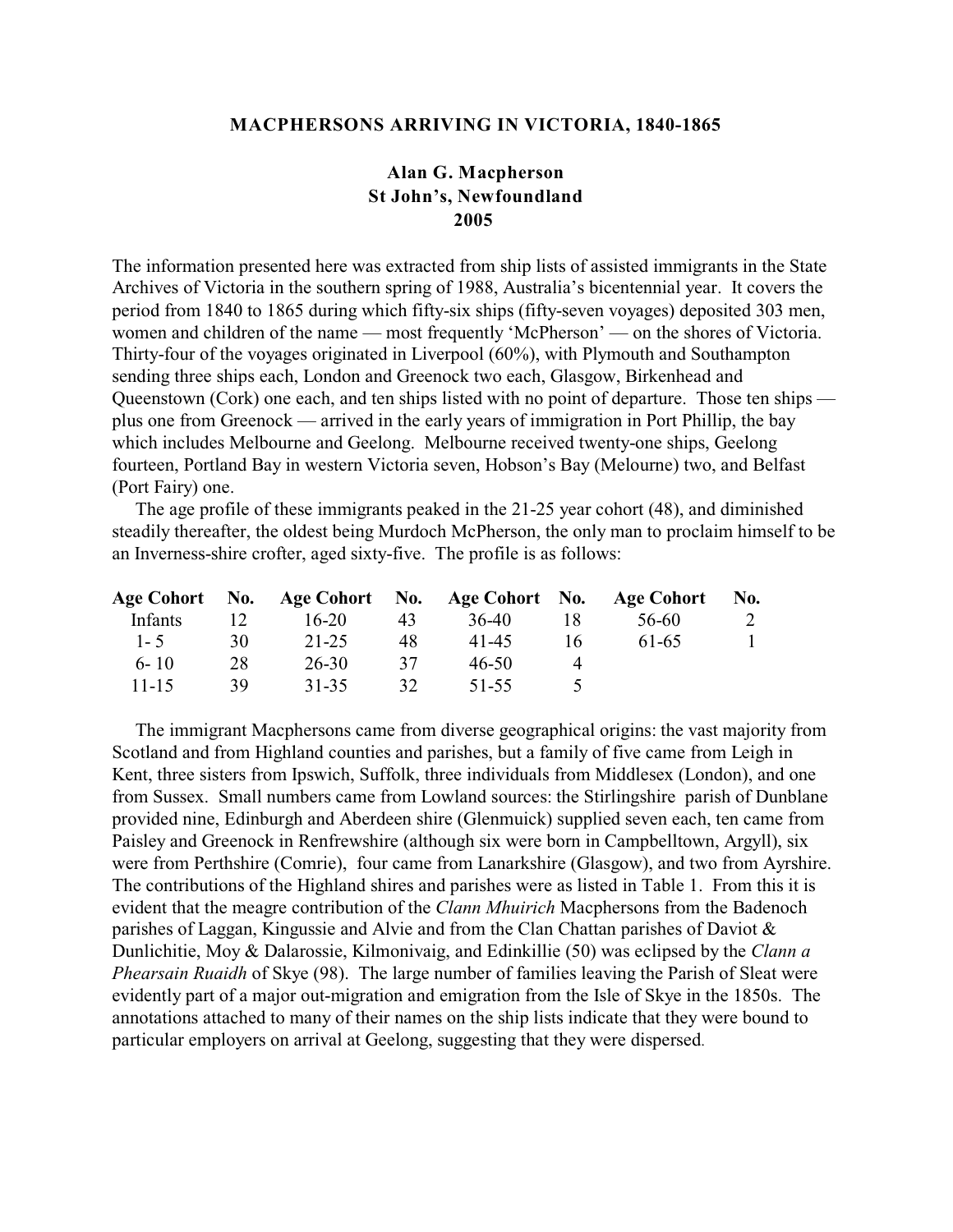| Inverness-shire | 46 (parishes unknown)     | Argyllshire    | 14 (parishes unknown) |
|-----------------|---------------------------|----------------|-----------------------|
| <b>Skye</b>     | 32 (parishes unspecified) | Aharacle       | 20                    |
| Sleat           | 45                        | Morven         | $\overline{2}$        |
| Duirinish       | 18                        | Appin          | 7 (Balachulish)       |
| Snizort         | $\overline{2}$            | Campbelltown 7 |                       |
| Portree         |                           | Ross $\&$      |                       |
| Kilmonivaig     | 12                        | Cromartie      |                       |
| Kilmallie       |                           | Applecross     | $\overline{4}$        |
| Kingussie       | 20                        | Urquhart $\&$  |                       |
| Alvie           | 4                         | Logie          | $\overline{2}$        |
| Laggan          | 3                         | Gairloch       |                       |
| Moy $&$         |                           | Morayshire     |                       |
| Dalarossie      | 9                         | Edinkillie     | 6                     |
| Daviot $&$      |                           |                |                       |
| Dunlichitie 2   |                           |                |                       |

### **Table 1 : Numbers of Macphersons emigrating from the traditional clanlands**

 The shiplist extracts are listed under the individual ship's name and information about dates of departure and arrival. The entries for individual immigrants follow *in italic script*. The entry generally provides the immigrant's name and number on the shiplist, his or her former occupation, place of origin, religious affiliation – the great majority were Presbyterian of either the Church of Scotland or, in the case of those who cannot be traced in the IGIndex, the Free Church of Scotland following the Disruption of 1843 – his or her level of literacy, and the individual's age: 'literate' indicates that the person could both read and write English; 'read(s)' means that he or she could read but not write; 'illiterate' indicates that the person could neither read nor write. The entry usually ends with a note referring to the resident willing to employ the immigrant for a specified period of time and at a specified wage.

 Entries for individuals or family groups are followed by annotations in smaller print. The annotations represent attempts to identify the individual or family in church records of baptisms and marriages using the medium of the International Genealogical Index (IGIndex) on the Mormon (LDS) website **<http://www.familysearch.org> .** The IGIndex is a highly useful and versatile instrument which allows one to trace dates of births (b.) and baptisms (ba.), and marriages (m.) in specific counties and parishes. Once parentage has been determined, a filter permits calling up all siblings by entering the parents' names. In this respect it is important to understand that wives and mothers retained their maiden surnames after marriage in the old Scots practice and appear as such in their children's baptismal entries. It is also important to remember that the IGIndex is only an index and omits much valuable information in the original entry: indications of social status (titles), occupations, names of fathers of the bride, specific residence of the bride and groom at marriage and location of the family at each baptism. It also omits any reference to illegitimacy. Reference to the original entries in the parish registers is recommended as these were not available to this researcher for the most part while annotating the shiplist extracts. The example of what can be achieved by looking at the original source is the case of Angus McPherson and Margaret McPherson arriving at Geelong on the *Clifton* on the  $30<sup>th</sup>$  January 1852.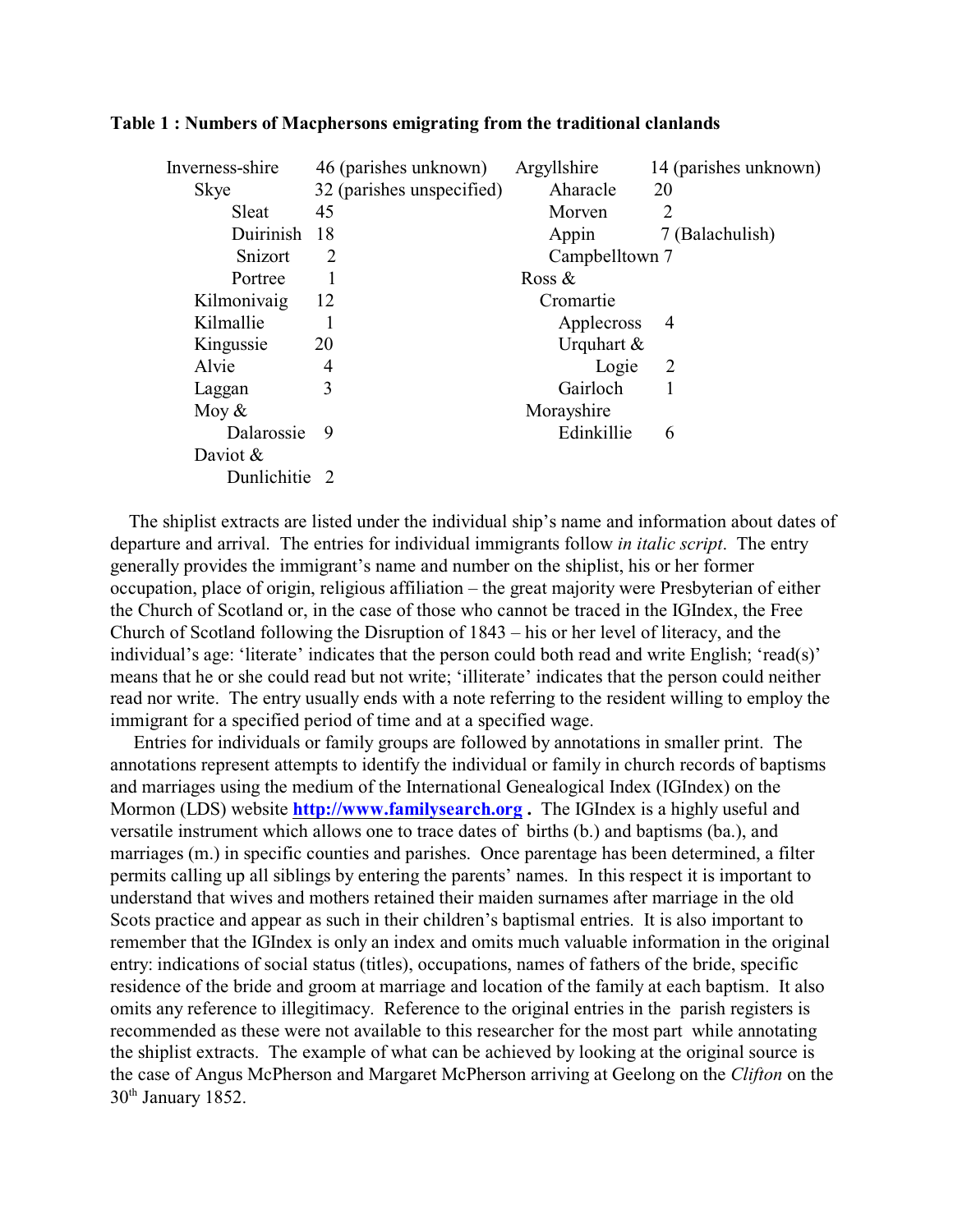Of the 303 individuals ship listed, some 186 are identified by association through the IGIndex. A few others have tentative identifications. The rest remain unidentified, and unidentifiable.

### **The** *Glenhuntly* **Emigrants**

The *Glenhuntly* sailed from Greenock and arrived in Port Phillip on the 17<sup>th</sup> April 1840, with a Macpherson family aboard.

*Duncan McPherson, shepherd 33; Engaged by Mr McPherson, Melbourne: "not known" Isabella " daughter 8* Isabella, b/ba. 23/25 Mar. 1832, Parish of Kilmonivaig, Inveness-shire, to Duncan McPherson and Mary Cameron; an only child.

### **The** *Ariadne* **Emigrants**

The *Ariadne* reached Port Phillip on the 8<sup>th</sup> January 1841, with a Macpherson couple on board.

*Donald McPherson, labourer Argyle 33 Mary " housemaid " 24* Not identifiable in the IGIndex.

### **The** *Cornwall* **Emigrant**

The *Cornwall* reached Port Phillip on the 11<sup>th</sup> August 1848, with one Macpherson aboard.

*Lachlan McPherson, agric. labourer Balgair (?), Inverness 23* Probably Lachlan McPherson, b/ba. 9/21 Jan. 1823, son of Andrew McPherson and Ann McPherson in Balgown , Parish of Laggan , whose children were:

Alexander, b/ba. 12/15 Apr. 1815 in Achduchellaig

| Ewen     | b. 29 Sept. $1816$ in Balgown                                          |      |
|----------|------------------------------------------------------------------------|------|
| James    | b. $4$ Oct. 1818, Balgown                                              |      |
| Angus    | $b/ba$ . 7/12 Mar. 1820, Balgown                                       |      |
| Lachlan  |                                                                        |      |
| Isobel   | b. $29$ Nov./3 Dec. 1825, Balgown; m. John MacGregor, Balgown, 18 Feb. |      |
|          |                                                                        | 1850 |
| Janet    | ba. 24 Oct. 1827, Balgown                                              |      |
| Margaret | $b/ba. 6/29$ Sept. 1830, Balgown                                       |      |
|          |                                                                        |      |

Andrew McPherson (b. 1780/81; d. 3 Sept. 1856 at Balgown), carpenter, was a son of Alexander McPherson, house carpenter, and Isabella Munro (*no record except Andrew's death registration*).

Ann McPherson (b.c. 1785; d. before 1841) was a younger daughter of Alexander McPherson in Achduchil and Florence (Flory) McPherson of the Strathmashie family.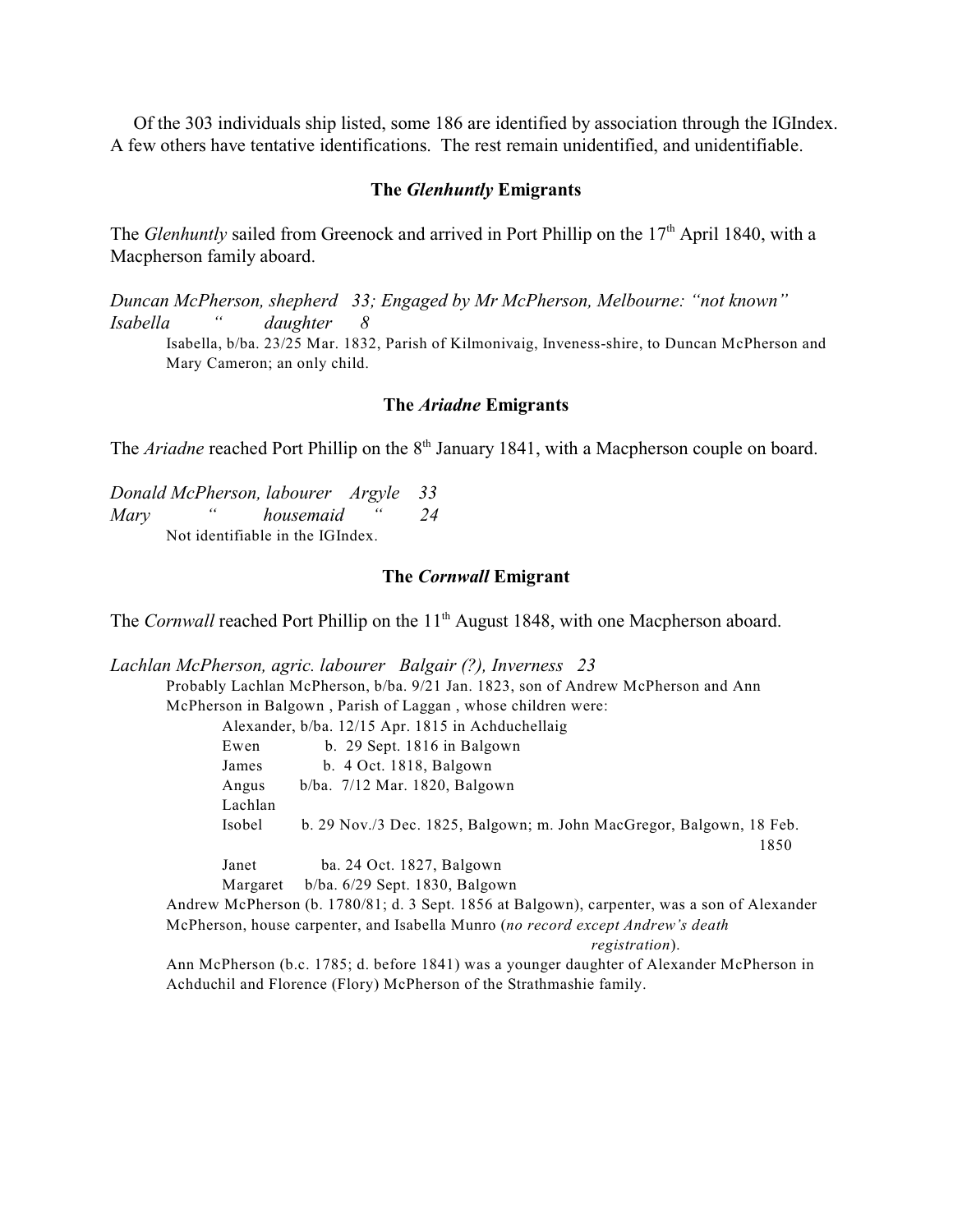### **The** *Berkshire* **Emigrant**

The *Berkshire* reached Port Phillip on the 3<sup>rd</sup> October 1848, with one woman of the name aboard.

*Mary K. McPherson, nursemaid Ipswich, Suffolk Wesleyan 19*

Mary Catharine McPherson, b/ba. 30 May/13 Sept. 1829, at Nicholas New Chapel Independent, Ipswich, eldest daughter of Donald McPherson and Mary Campbell. Her middle sister, Sarah Harriett, arrived on the *James T. Foord* [q.v.] at Geelong on the 22<sup>nd</sup> December 1852, while their youngest sister, Ellen Lydia, arrived on the *British Empire* [q.v.] at Geelong on the 8<sup>th</sup> March 1853.

## **The** *Andromache* **Emigrants**

The *Andromache* reached Port Phillip on the 8<sup>th</sup> November 1848, with one Macpherson family among the passengers.

*Even McPherson, shepherd Lochaber 33; travelling with William McMaster and Samuel Sarah 33 McNaughton and families from Lochaber Archibald " son 4 Janet " daughter 3 Donald " son Infant* Ewen McPherson and Mor [Sarah] Cameron were married 8 Mar. 1843 in Kilmonivaig Parish, Lochaber. Their children listed in the IGIndex were: Archibald, b. 5 Jan. 1843, Kilmonivaig Janet b/ba. 27 Sept./13 Oct. 1845, Kilmonivaig The infant Donald was not listed, and was presumably christened elsewhere.

### **The** *Aurora* **migrants**

The *Aurora* arrived in Port Phillip on the  $7<sup>th</sup>$  December 1848, with two Macphersons among the male passengers.

*Alexander McPherson, labourer Edinburgh 28 Alexander McPherson, labourer Kilmally, Inverness-shire 29* Neither is identifiable in the IGIndex.

## **The** *Maitland* **Emigrant**

The *Maitland* arrived in Port Phillip on the 7<sup>th</sup> January 1849, with one Macpherson aboard.

*Duncan McPherson, farm labourer Inverness 20* Not identifiable in the IGIndex.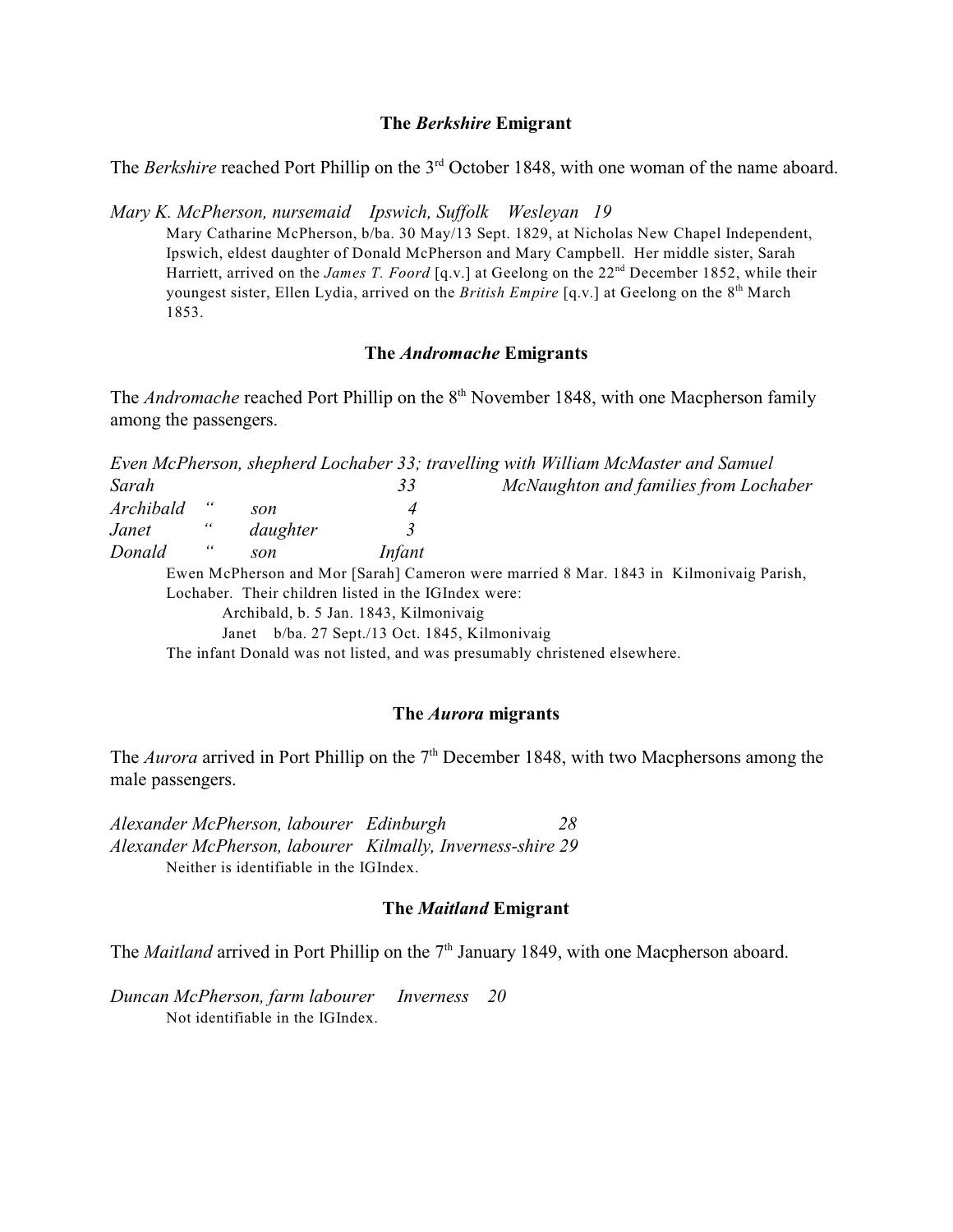### **The** *Manchester* **Emigrant**

The *Manchester* arrived in Port Phillip on the 12<sup>th</sup> January 1849, with one Macpherson aboard.

*Emma McPherson, dressmaker Sussex 20* No record on the IGIndex.

## **The** *Medway* **Emigrant**

The *Medway* arrived in Port Phillip on the 9<sup>th</sup> August 1849, with one Macpherson aboard.

*Oscar McPherson, irondresser Middlesex Free Presbt. 18* No record on the IGIndex.

### **The** *Courier* **Emigrants**

The *Courier* arrived in Port Phillip on the 11<sup>th</sup> September 1849, with one family of Macphersons among the passengers.

|           |            | Duncan McPherson, farm labourer Kinguisse 55 |    |
|-----------|------------|----------------------------------------------|----|
| Georgiana |            | wife                                         | 42 |
| Georgiana | 66         | dressmaker                                   | 22 |
| Margaret  | $\epsilon$ | "                                            | 20 |
| Maria     | $\epsilon$ | ,,                                           | 18 |
| John      | $\epsilon$ | labourer                                     | 17 |
| Donald    | $\epsilon$ | ,,                                           | 12 |
| Duncan    | $\epsilon$ | son                                          | 10 |
| Eliza     | 66         | daughter                                     | 8  |

"Mr Duncan McPherson, Merchant in Kingussie, married Miss Georgina McKinnon, residing at Kingussie", 27 Dec. 1825 (Kingussie Parish Register). Their family consisted of the following: Georgina, b/ba. 2 Oct./30 Dec. 1826, Kingussie Margaret b/ba. 25 Sept./1828/14 Apr. 1829 Maria b/ba. 12 July/17 Dec. 1830 John Russell, b/ba. 25 Jan./18 Apr. 1832 Ann ba. 7 May 1834 [Died in infancy or early childhood] Donald b/ba. 20 Apr./28 June 1836 Duncan b.c. 1838 [Omitted from Parish register and IGIndex] Eliza b/ba. 10 June c1840/14 Apr. 1841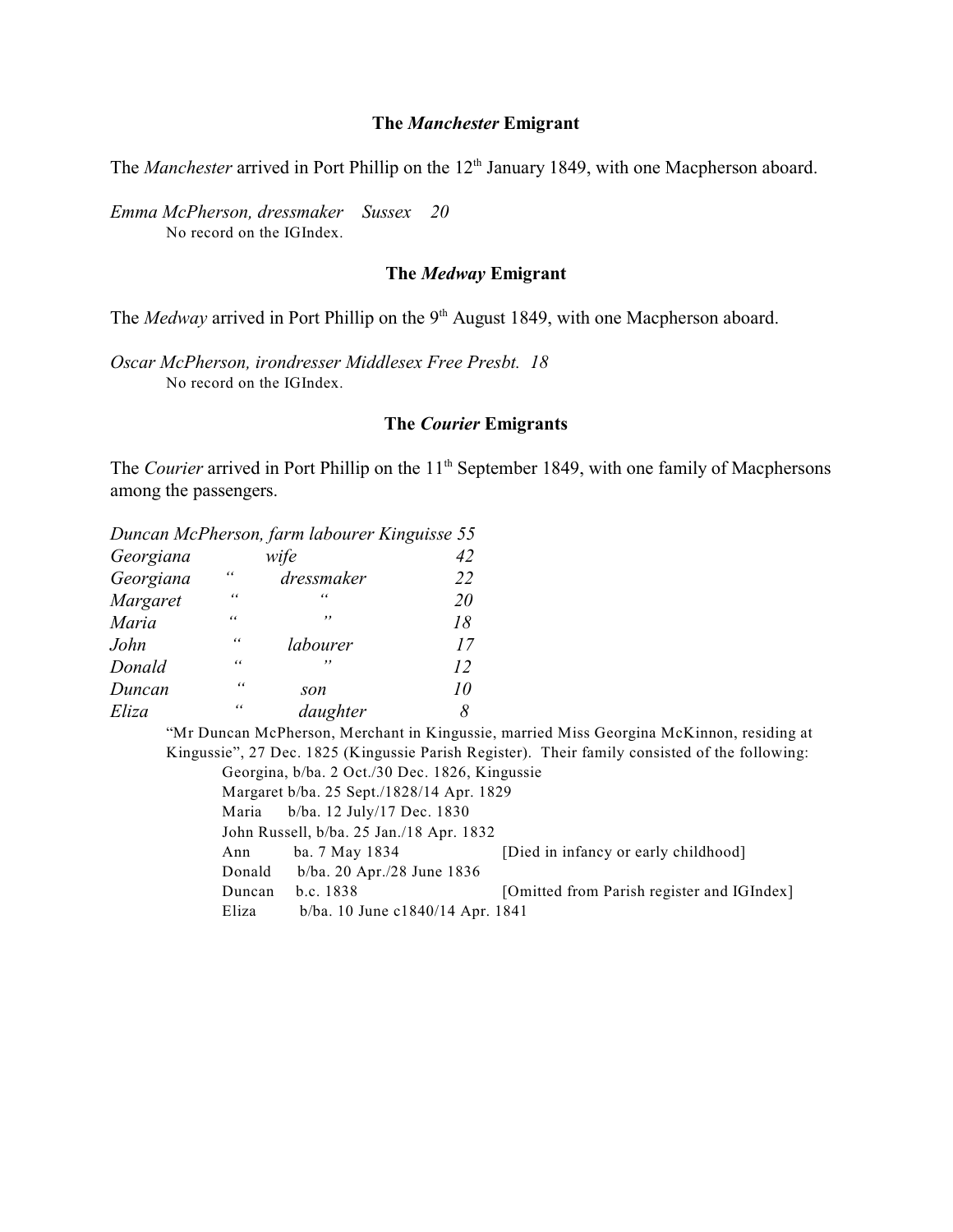### **The** *Bussorah Merchant* **Emigrants**

The *Bussorah Merchant* arrived at Port Phillip on the 26<sup>th</sup> June 1850, carrying one Macpherson family.

|           |    | Donald McPherson, farm labourer, Argyll Presbt. illiterate 45 |         |            |    |
|-----------|----|---------------------------------------------------------------|---------|------------|----|
| Flora     |    | wife                                                          |         | ,,         |    |
| Allan     | "  | "<br>son                                                      | ,,      | literate   | 24 |
| Sarah     | 66 | house servant, dau.                                           | 66      | 66         | 22 |
| Archibald | 66 | shepherd, son                                                 | R.C.    | 66         | 20 |
| Mary      | "  | farm servant, dau.                                            | Presbt. | $\epsilon$ | 19 |
| Katherine |    | house servant, dau.                                           | "       | ,,         |    |

Donald McPherson, b.c. 1805 according to his age on the shiplist, is reported in the IGIndex to have been born about 1894 at Gorteneorn, Argyll. He married Flora Cameron 18 Jan. 1819 in the parishes of Aharacle and Ardnamurchan, which makes the earlier date of birth more appropriate. Their family consisted of the following:

|       | Archibald, ba. 31 Mar. 1822, Aharacle [died in infancy] |    |  |
|-------|---------------------------------------------------------|----|--|
| Allan | ba. 29 Dec. 1823                                        | 66 |  |
|       | Sarah ba. 4 Dec. 1825                                   | 66 |  |
|       | Archibald ba. 23 Dec. 1827                              | 66 |  |
| Mary  | b. 20 Jan. 1830                                         | 66 |  |
| Anne  | b. 12 Sept. 1832                                        | 66 |  |
|       | Catherine b. 6 Oct. 1834                                | 66 |  |
|       |                                                         |    |  |

## **The** *James T. Foord* **Emigrant**

The *James T. Foord* left Liverpool on the 17<sup>th</sup> August 1852 and arrived at Geelong on the 22<sup>nd</sup> December 1852, with one Macpherson aboard.

*Sarah McPherson, house servant Ipswich, Suffolk Independent [no age given]* Although no age was recorded on the shiplist, she was almost certainly Sarah Harriett McPherson, 4 Feb./13 Mar. 1831,the middle daughter of Donald McPherson and Mary Campbell who worshipped at the Nicholas New Chapel in Ipswich. [See the *Berkshire* and the *British Empire*]

### **The** *Bonneuf* **Emigrants**

The *Bonneuf* sailed from Liverpool on the 26<sup>th</sup> May 1852 and arrived at Geelong, Victoria, on the  $3<sup>rd</sup>$  September 1852, carrying two McPhersons as passengers. The ship's list provides the following information (in italics), to which is added information identifying them from Church of Scotland registers of their parishes of origin (in small roman):

| 578 John McPherson,        |           | To G.F. Head, Leigh, £40 each |  |
|----------------------------|-----------|-------------------------------|--|
| 579 Roderick McPherson, 23 | $d\sigma$ |                               |  |

The ship carried many families emigrating from Co. Antrim; these young men may have been among them. But if they were Scots, John cannot be identified in the IGIndex, while Roderick may have been the second son of George McPherson and Ann Mackenzie in Applecross, Ross & Cromarty :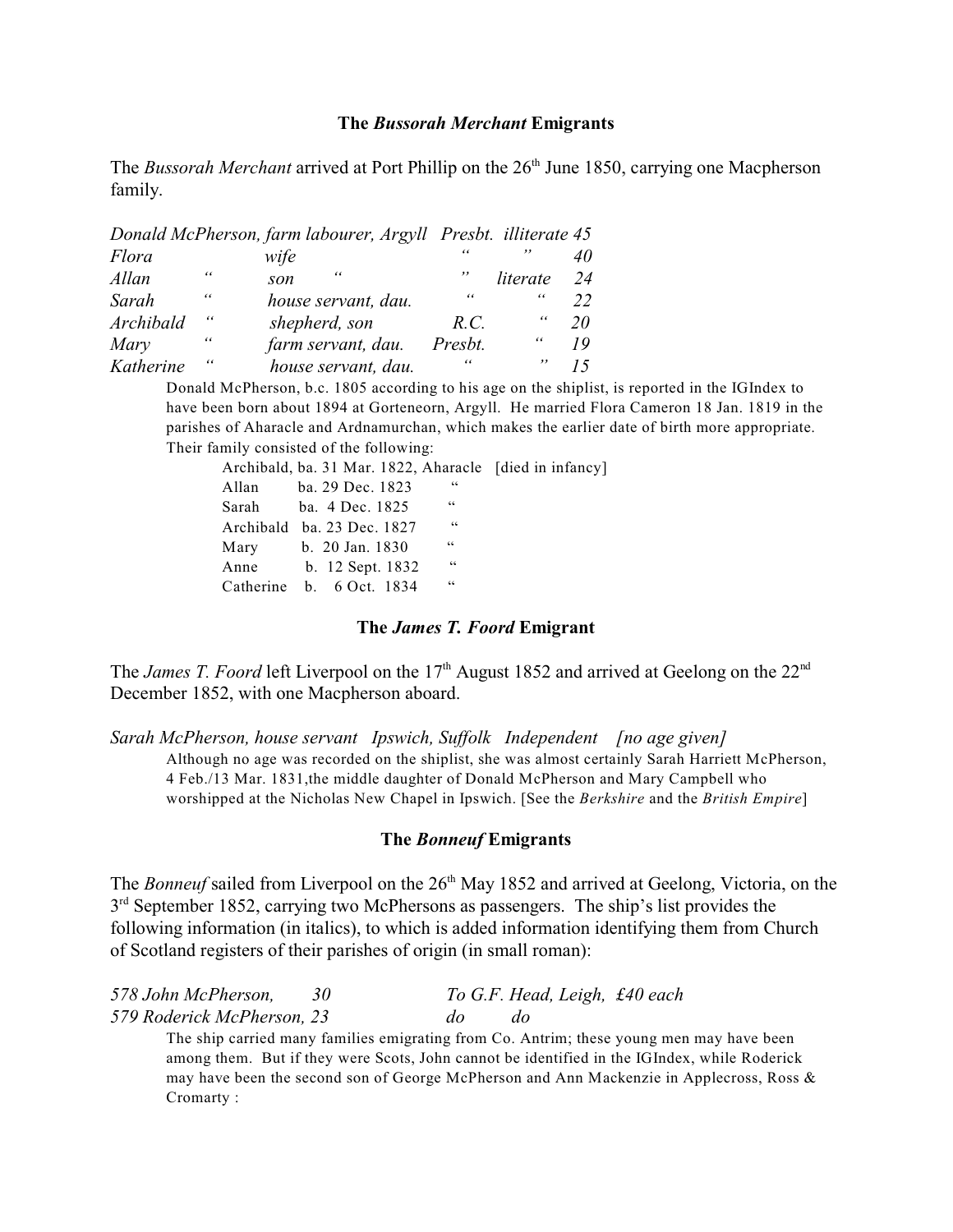|              | Murdoch b/ba. 7/17 Dec. 1815, Gairloch Parish, Ross & Cromarty |
|--------------|----------------------------------------------------------------|
| Roderick     | $8/21$ Oct. 1829, Urguhart & Logie Wester, R & C.              |
| Winewood (f) | 15 May/8 June 1832, Urquhart & Logie Wester                    |
| Ann          | 5 Dec. 1834/10 Mar. 1835, Applecross, R & C.                   |
| Catherine    | 15 Feb./13 May 1839, Applecross                                |

#### **The** *Araminta* **Emigrants**

The *Araminta* sailed from Liverpool on the 20<sup>th</sup> June 1852 and arrived at Geelong on the 4<sup>th</sup> October 1852 carrying one family of McPhersons from Skye.

| 185 John McPherson I. of Skye Presb. reads |           |           | 33; To Mr Leach, £60, 6 months |
|--------------------------------------------|-----------|-----------|--------------------------------|
| 186 Catherine                              | do        | 35        |                                |
| 187 Sarah                                  | illit.    | $10^{-1}$ |                                |
| 188 Ann                                    | $d\sigma$ |           |                                |
| 189 Donald                                 | do        |           |                                |
| Alexander                                  |           |           | 1 Died 28 July at sea          |
| It connot he identified in the $IC$ Index  |           |           |                                |

It cannot be identified in the IGIndex.

# **The** *Georgiana* **Emigrants**

The *Georgiana* sailed from Glasgow on the 13<sup>th</sup> July 1852 and arrived at Geelong, Victoria, on the  $16<sup>th</sup>$  October 1852, carrying eight emigrant McPhersons from Skye:

|                                     |           |     | 166 John McPherson, shepherd Skye Literate 46; To Mr Armstrong, Geelong |
|-------------------------------------|-----------|-----|-------------------------------------------------------------------------|
| 167 Janet                           | do        | do  |                                                                         |
| 168 Malcolm                         | $d\sigma$ | do  |                                                                         |
| 169 Marion                          | do        | do  |                                                                         |
| 292 James, agric. labourer Presb do |           |     | <i>illit</i> 19; To Hosset. Moore St., £50, 6 months                    |
| 293 Archibald, agric. labourer      |           | lit | 15; with his parents, $166$                                             |
|                                     |           |     |                                                                         |

The IGIndex provides no record of this family, other than James, b/ba. 12 Jan./24 July 1832, Sleat.

| 170 Niel McPherson, shepherd |  | Skye literate 32; To G.B. Levin, Geelong |
|------------------------------|--|------------------------------------------|
| 171 Catherine                |  |                                          |

Neil McPherson was the third son of the family of John McPherson and Barbara McKinnon in Ord, Parish of Sleat:

Donald, b.c.1809; married Catherine McDonald, aged 34, 27 Oct. 1859, P. of Sleat Flora b/ba. 10/30 Oct. 1815, Ord, Sleat Charles 10/15 Feb. 1818, Kilbeg, Sleat Neil 1/15 Sept. 1820, Kilbeg, Sleat

*356 Ann McPherson, dom. servt Presb. illit. 17*

She was a daughter of Kenneth McPherson and Ann McGilvray, born 25 Nov. 1835, Sleat. Her parents arrived on the *Hornet,* 23 October 1854.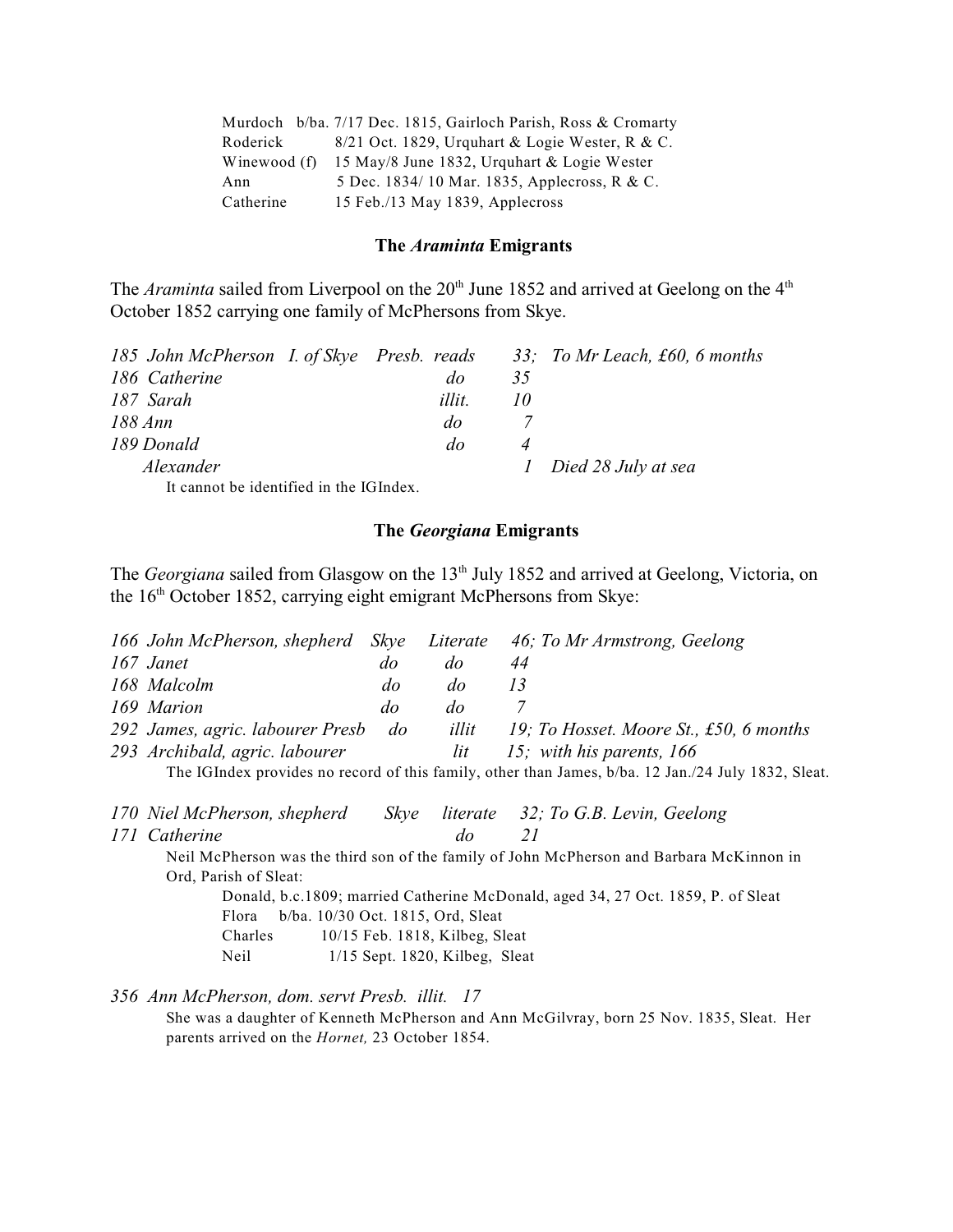### **The** *Marmion* **Emigrants**

The *Marmion* sailed from Birkenhead on the 28<sup>th</sup> August 1852 and arrived at Portland Bay, Victoria, on the 4<sup>th</sup> December 1852. Aboard were members of two families of McPhersons from the Parish of Aharacle, Argyll.

|                                 |                             |                |                |                     |                                  |     | 212 Ewan McPherson, agric.labourer Argyll Presb. literate 32; John Mcintyre, nr Glenelg      |
|---------------------------------|-----------------------------|----------------|----------------|---------------------|----------------------------------|-----|----------------------------------------------------------------------------------------------|
| 213 Janet                       |                             |                |                |                     | do                               | 24  | £54, 12 months                                                                               |
| 328 Donald McPherson            |                             | $d\sigma$      | $\overline{d}$ | do                  | $d\sigma$                        | 24: | do                                                                                           |
| 366 Ann McPherson               |                             |                | $\overline{d}$ | $\overline{d}$      | reads                            | 29: | on own account                                                                               |
|                                 |                             |                |                |                     |                                  |     | Ewan, Donald and Ann were children of John McPherson and Christina Livingston, born in the   |
|                                 | Parish of Aharacle, Argyll: |                |                |                     |                                  |     |                                                                                              |
|                                 | Ewan                        | ba. 7 May 1820 |                |                     | (No record of marriage to Janet) |     |                                                                                              |
|                                 | Anne                        | 3 Mar. 1822    |                |                     |                                  |     |                                                                                              |
|                                 | John                        | 8 Feb. 1824    |                | (No further record) |                                  |     |                                                                                              |
|                                 | Donald                      | 11 Feb. 1828   |                |                     |                                  |     |                                                                                              |
|                                 |                             |                |                |                     |                                  |     | 332 Duncan McPherson, agric. labourer Argyll Presb. literate 23; with mother No. 278         |
| 333 Alexander                   | "                           |                | "              | ,,                  | "                                | 18: |                                                                                              |
| 334 Hugh                        | $\epsilon$                  | $, \,$         | 66             | ,,                  | 66                               | 14: | 66                                                                                           |
| 367 Anne                        | 66                          |                | 66             | ,,                  | reads                            | 16: | $\epsilon$                                                                                   |
| 278 Sarah Cameron, farm servant |                             |                | 66             | ,,                  | <i>illit.</i>                    |     | 43; with 5 children ag. $3-12$ ; to                                                          |
|                                 |                             |                |                |                     |                                  |     | A. Cameron, Mt. Gambier,                                                                     |
|                                 |                             |                |                |                     |                                  |     | £85, 12 months                                                                               |
|                                 |                             |                |                |                     |                                  |     | Sarah Cameron was married to Alexander McPherson (c.1805-1851); their children were all born |
|                                 |                             |                |                |                     |                                  |     |                                                                                              |

in the Parish of Aharacle; she emigrated with them after his death in 1851: Duncan ba. 19 Oct. 1828, Aharacle; d. 21 Feb. 1862

|           |                            |        |                    | Duncan ba. 19 Oct. 1020, Analacio, u. 21 Feb. 1002                |
|-----------|----------------------------|--------|--------------------|-------------------------------------------------------------------|
| Mary      | 13 May 1830                |        | 66                 |                                                                   |
|           | Donald $b/ba$ 3/3 May 1832 |        | 66                 | d. 12 June 1895                                                   |
| Alexander |                            | b.1834 | $\epsilon\epsilon$ | d. $1924$                                                         |
| Annie     |                            | 1836   | 66                 |                                                                   |
| Hugh      |                            | 1838   | 66                 |                                                                   |
|           |                            |        |                    | John & Katharine ba. 19 Apr. 1840 (twins); Katharine died in 1866 |
| Dougal    |                            |        |                    | b.c. 1851 " (with two others who are not in the IGIndex)          |
|           |                            |        |                    |                                                                   |

## **The** *Hope* **Emigrants**

The *Hope* sailed from Liverpool on the 9<sup>th</sup> August 1852 and arrived at Melbourne, Victoria, on the 10<sup>th</sup> November 1852, carrying a newly married couple:

*155 John McPherson, agric. labourer Inverness Presb. literate 21; on own account 156 Jessie " " " 23*

John McPherson and Jess Kennedy were married at Kingussie on the 27<sup>th</sup> May 1852. He was a son of John McPherson and Margaret Dawson or Davidson who were married on the 31<sup>st</sup> December 1829 in Kingussie; their daughter, Betty, was born on the  $19<sup>th</sup>$  August 1835 and baptised at Nuide on the 21<sup>st</sup> December. John was later listed as a miner at Kangaroo Flats, Bendigo District, Victoria. His and Jessie's daughter Elizabeth married Simon Brown at Bendigo on the  $21<sup>st</sup>$  August 1892.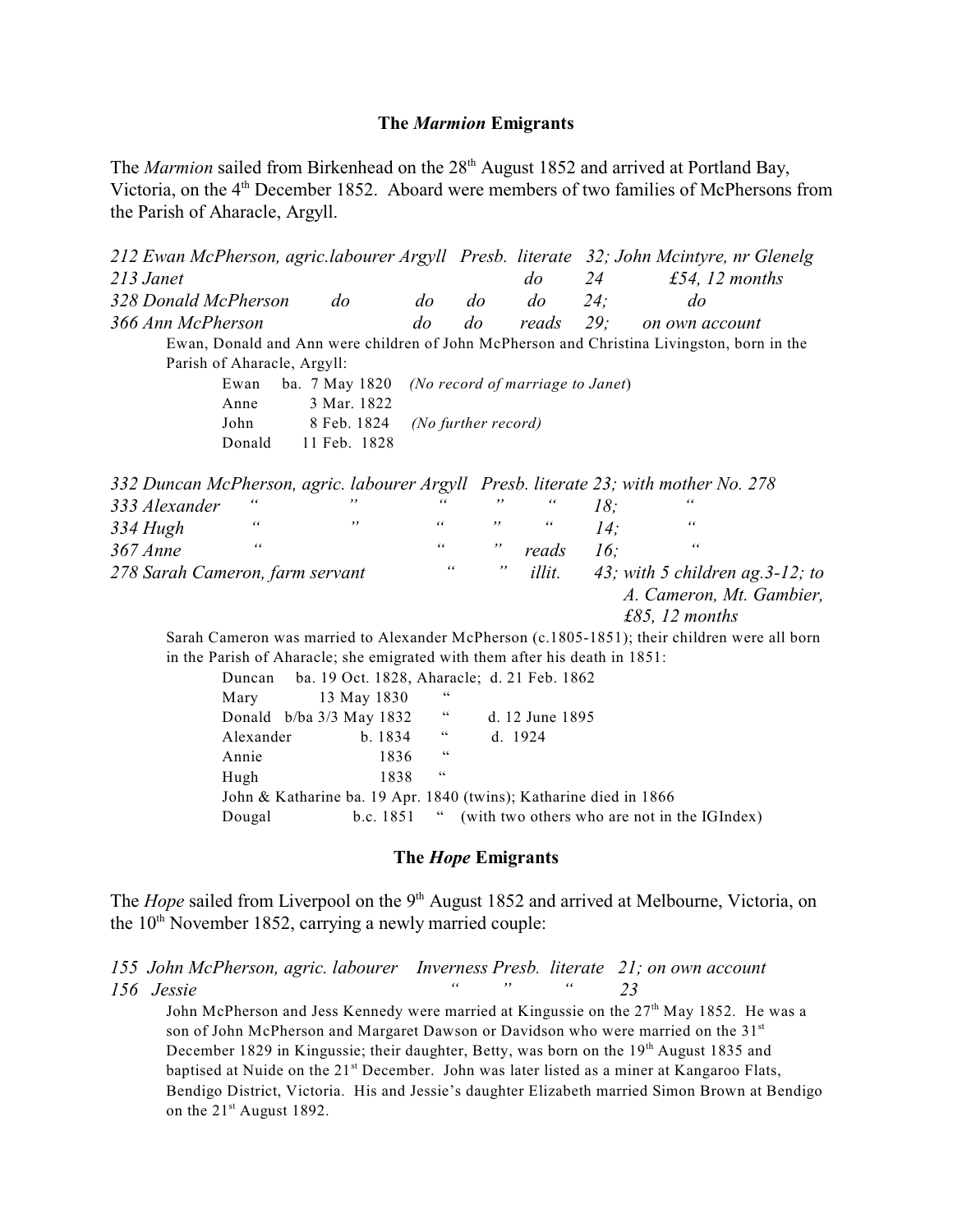### **The** *Wanata* **Emigrants**

The *Wanata* sailed from Liverpool on the 10<sup>th</sup> June, 1852 and reached Melbourne on the 4<sup>th</sup> October 1852. The ten McPhersons aboard evidently constituted a single family from Duirinish, Skye.

*327 Thomas McPherson, agric. labourer Inverness Presb. literate 28; on own account*

|                               | $, \, \,$ | 66         | , , | 17:      | 66                        |
|-------------------------------|-----------|------------|-----|----------|---------------------------|
| 66                            | , ,       | 66         | ,,  | 35:      | 66                        |
|                               | , ,       | 66         | , , | 32:      | 66                        |
| 574 Mary McPherson, housewife | 66        | ,,         |     |          | 52;) Referred to Nos 327, |
|                               | $, \,$    | 66         | , , |          | 628, 629, and             |
|                               | $, \,$    | $\epsilon$ |     | $II$ )   | 630                       |
|                               | , ,       | 66         | ,,  | 24       |                           |
|                               | $, \,$    | 66         | , , | 22       |                           |
|                               | , ,       | 66         | , , | 10       |                           |
|                               |           |            |     | literate | reads                     |

Mary McPherson was Mary McCrimmon, widow of Donald McPherson in Flashader, Parish of Duirinish, Skye. The following were their children, all born in Duirinish:

Alexander b/ba. 20/29 Mar. 1819; he married Emily (Amelia) McPherson on the  $8<sup>th</sup>$  Jan. 1852, prior to sailing

|        | Thomas $b/ba$ . 19/28 Aug. 1825; he married Mary McDonald on the $18^{th}$ Feb. 1852 |    |           |
|--------|--------------------------------------------------------------------------------------|----|-----------|
|        | Roderick (no record)                                                                 |    |           |
|        | James (no record)                                                                    |    |           |
| Donald | (no record)                                                                          |    |           |
| Angus  | $b/ba$ . 28 Mar./17 June 1838, Duirinish, Donald McPherson & Mary                    |    |           |
|        |                                                                                      |    | McCrimmon |
|        | Christina b/ba. 18 Feb./29 Mar. 1840, Duirinish,                                     | 66 | ,,        |

## **The** *Chance* **Emigrants**

The *Chance* left Liverpool on the 24<sup>th</sup> July 1852 and arrived at Melbourne on the 26<sup>th</sup> October 1852. There were 46 deaths at sea among the passengers, which probably accounts for her and her passengers and crew being placed in quarantine until the  $11<sup>th</sup>$  November 1852. There were three families of Macphersons and three individuals aboard.

|             | 216 Donald McPherson, agric. labourer Inverness Presb. literate 39 |     |                       |             |               |
|-------------|--------------------------------------------------------------------|-----|-----------------------|-------------|---------------|
| 217 Kate    |                                                                    | , , | 66                    |             | 33            |
| 218 Ewan    | 66                                                                 | ,,  | $\alpha$ and $\alpha$ | $\,$ ,,     | 13            |
| $219$ Kate  | 66                                                                 | ,,  | 66                    | $\cdots$ 11 |               |
| 220 Marsaly | 66                                                                 | ,,  | $\epsilon$ $\epsilon$ | $, \,$      |               |
| $221$ John  | 66                                                                 |     |                       |             | illit. Infant |

Donald McPherson, baptised at Strone, Parish of Kingussie, on  $9<sup>th</sup>$  August 1811, the only child of Evan McPherson and Margaret McPherson, married Catherine MacGregor from Kinloch Rannoch on the  $15<sup>th</sup>$  June 1837. His occupation was that of a tailor. Their children were:

| Evan | $b/ba. 1/30$ Aug. 1838, Newtonmore |
|------|------------------------------------|
| Kate | 18/25 Feb. 1841, Newtonmore        |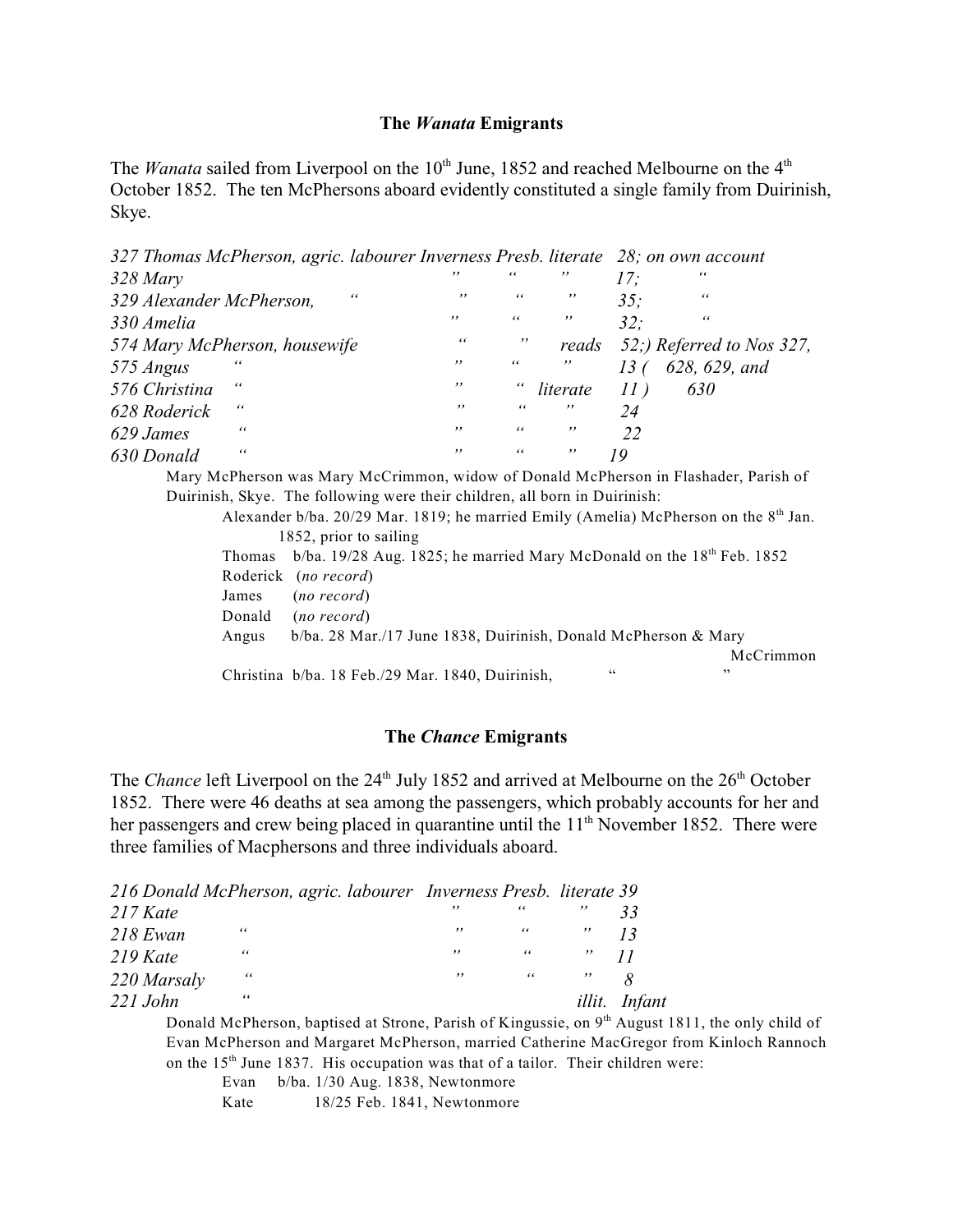Marsaly b. 1844 (*no record*); family probably adhered to the Free Kirk in 1843 John b. 1852 (*no record*)

| 223 Jessie      |        |                                                                   | , ,                      | 35                                                |                                                                                                                                                                                                                                                                                                                                 |
|-----------------|--------|-------------------------------------------------------------------|--------------------------|---------------------------------------------------|---------------------------------------------------------------------------------------------------------------------------------------------------------------------------------------------------------------------------------------------------------------------------------------------------------------------------------|
| 224 William     | 66     |                                                                   |                          | 6                                                 |                                                                                                                                                                                                                                                                                                                                 |
| $225$ Anne      | 66     |                                                                   |                          | 5                                                 |                                                                                                                                                                                                                                                                                                                                 |
| Jessie          | 66     | ,,                                                                |                          |                                                   | 2; $33rd$ death at sea                                                                                                                                                                                                                                                                                                          |
| <i>Isabella</i> | 66     | ,,                                                                |                          |                                                   | Infant; $3^{rd}$ death at sea                                                                                                                                                                                                                                                                                                   |
|                 |        |                                                                   |                          |                                                   |                                                                                                                                                                                                                                                                                                                                 |
| were:           |        |                                                                   |                          |                                                   |                                                                                                                                                                                                                                                                                                                                 |
|                 |        |                                                                   |                          |                                                   |                                                                                                                                                                                                                                                                                                                                 |
|                 | Anne   |                                                                   |                          |                                                   |                                                                                                                                                                                                                                                                                                                                 |
|                 | Jessie |                                                                   |                          |                                                   |                                                                                                                                                                                                                                                                                                                                 |
|                 |        |                                                                   | ,,                       |                                                   | But this was after they were in                                                                                                                                                                                                                                                                                                 |
|                 |        |                                                                   |                          |                                                   |                                                                                                                                                                                                                                                                                                                                 |
|                 |        |                                                                   |                          |                                                   |                                                                                                                                                                                                                                                                                                                                 |
|                 |        | William (no record)<br>(no record)<br>Isabella $b. 24$ Nov. 1852, | $\mathsf{G}\,\mathsf{G}$ | ba. 6 Jan. 1849, Parish of Edinkillie, Morayshire | 222 George McPherson, agric. labourer Moray Presb. literate 35<br>George McPherson and Jessie Reid were married in Elgin on the 21 <sup>st</sup> June 1844; their children<br>Melbourne and out of quarantine, so the year was probably 1851<br>George cannot be identified by baptismal record or by parentage in the IGIndex. |

|               |       | 226 William McPherson, agric. labourer Inverness Presb. 38; Hodgekinson, Woodstock, |  |        |              |  |
|---------------|-------|-------------------------------------------------------------------------------------|--|--------|--------------|--|
| 227 Sarah     | "     |                                                                                     |  | -29-   | £60.6 months |  |
| 228 Janet     | - 6 6 |                                                                                     |  |        |              |  |
| 229 Christina | - 66  |                                                                                     |  | Infant |              |  |

The IGIndex provides no record of William and Sarah's marriage, or of Janet and Christina's births and baptisms. The family may have been Free Church of Scotland. A William McPherson married a Sally MacKinnon in the Parish of Kilmonivaig on the 29<sup>th</sup> December 1846, but their only child was Lachlan, born in the Parish of Boleskine on the 25<sup>th</sup> November and baptised in the Parish of Daviot & Dunlichity on the  $10<sup>th</sup>$  December 1849; this does not match the ship's list.

*343 Hannah McPherson Edinburgh Presb. literate 33; both hired illegally 344 Anne " " " " 13*

This couple may be Anne McPhail, widow of John McPherson, and her daughter Anne, b/ba. 12 January/20 February 1839 in the Parish of Aharacle, residing in Edinburgh. Older children were left in Scotland.

## **The** *Theodore* **Emigrants**

The *Theodore* sailed from Liverpool on the 23<sup>rd</sup> August 1852 and arrived at Melbourne on the 8<sup>th</sup> December 1852. One family of Macphersons and two individuals of the name were among the passengers.

|            |            | 230 James McPherson, agric. labourer Inverness Presb. literate 42 |    |
|------------|------------|-------------------------------------------------------------------|----|
| 231 Janet  |            |                                                                   | 38 |
| 232 Elspet | "          | <i>illiterate</i> 5                                               |    |
| 233 Donald | $\epsilon$ |                                                                   |    |
| 234 Janet  | "          | ,,                                                                |    |

*<sup>387</sup> Thomas McPherson, agric. labourer Inverness Presb. literate 17*  The IGIndex provides no record of birth/baptism.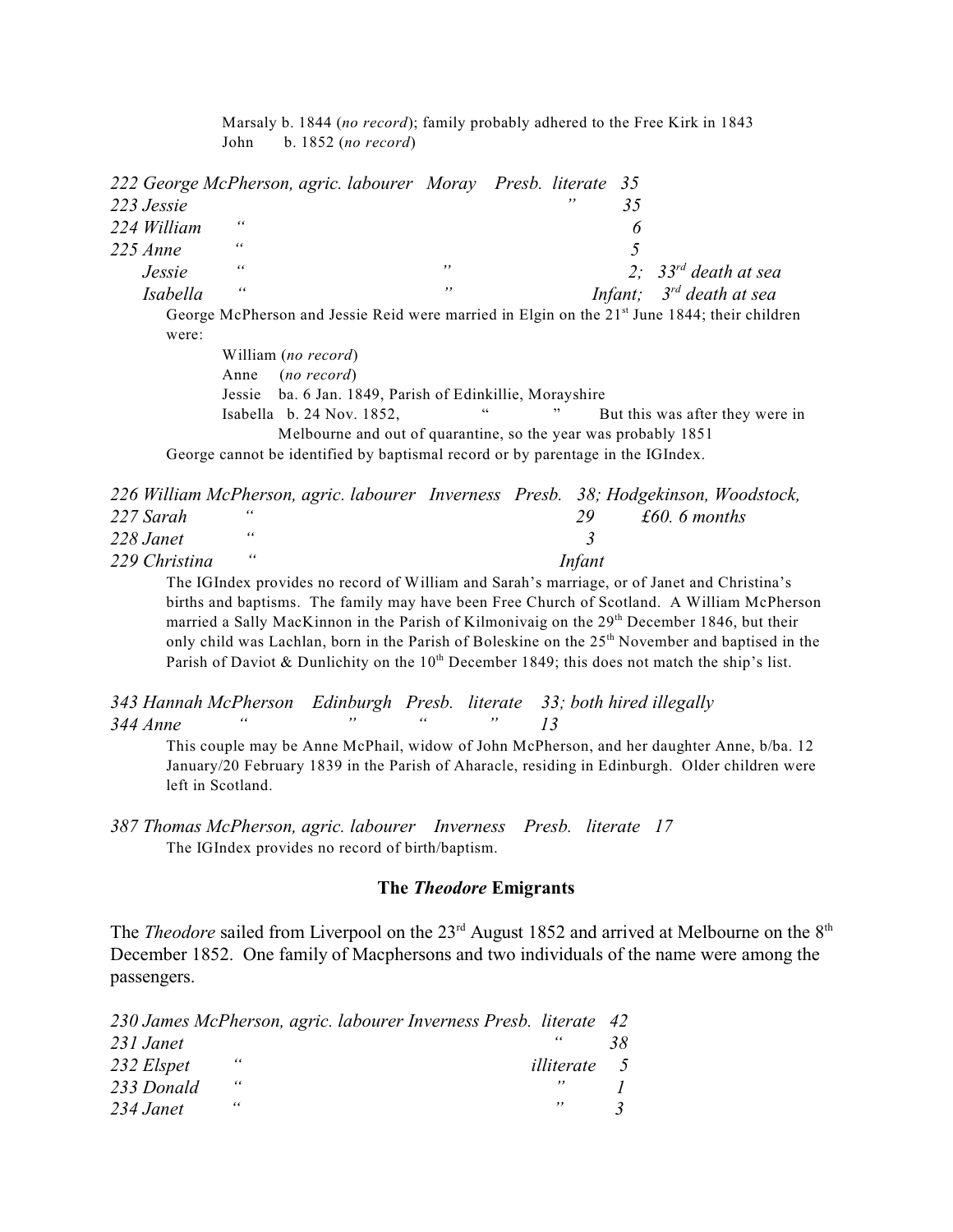| $235$ Jane | $\epsilon$ |                                                                                            | literate | 8   |  |
|------------|------------|--------------------------------------------------------------------------------------------|----------|-----|--|
|            |            | James McPherson was the second (or third) son of Alexander McPherson and Jean McLean after |          |     |  |
|            |            | whom his eldest daughter Jane was named. His family of origin consisted of:                |          |     |  |
|            |            | Alexander b/ba. 13 Jan. 1804/3 Feb, 1806 [?], Parish of Moy & Dalarossie                   |          |     |  |
|            | Ann        | ba. 20 Feb. 1806                                                                           | 66       |     |  |
|            | James      | $b/ba$ , 25/27 Mar, 1810                                                                   | 66       | ,,  |  |
|            | William    | b. 19 Jan. 1819 [1809 ?]                                                                   | 66       | , , |  |
|            |            | James McPherson married Janet McDonald, 13 Jan. 1843 in Moy & Dalarossie. Their emigrant   |          |     |  |
|            |            | children, all born and baptised in Moy & Dalarossie, were as follows:                      |          |     |  |
|            | Jane       | b. 7 July 1844                                                                             |          |     |  |
|            |            | Elspet $b/ba$ . 13 Sept./13 Oct. 1846                                                      |          |     |  |
|            | Janet      | b/ba 28 Sept./18 Oct. 1848                                                                 |          |     |  |
|            |            | Donald b. 12 Feb. 1850                                                                     |          |     |  |
|            |            | Janet McDonald, ba. 15 March 1813, was the daughter of William McDonald and Margaret       |          |     |  |
|            |            | McIntosh in the Parish of Moy & Dalarossie.                                                |          |     |  |

| 350 Alexander McPherson, labourer Inverness Presb. literate 25 |  |  |
|----------------------------------------------------------------|--|--|
| 401 Mary McPherson, domestic servant "                         |  |  |
| Neither of these individuals can be identified in the IGIndex. |  |  |

#### **The** *Ticonderoga* **Emigrants**

The *Ticonderoga* sailed from Liverpool on the 4<sup>th</sup> August 1852 and arrived at Melbourne on the  $22<sup>nd</sup>$  December 1852. Among her passengers were three families of Macphersons from Inverness-shire.

| 205 Ewan McPherson, agric. labourer Presb. literate 44; Donald, Buningong, £160, 12 mos |            |                                 |               |
|-----------------------------------------------------------------------------------------|------------|---------------------------------|---------------|
| 206 Catherine                                                                           | "          |                                 |               |
| 207 Angus                                                                               | $\epsilon$ | 12; Malcolm McLean, Danton Cr., |               |
| 208 Duncan                                                                              |            | 70                              | £16: 6 months |
| This family connot be identified in the IGIndex                                         |            |                                 |               |

This family cannot be identified in the IGIndex.

*209 Duncan McPherson, carpenter Lanark literate 29 210 Jane " 25*

Duncan McPherson married Jane Loch on the 11<sup>th</sup> July 1852 in the Barony Parish, Lanarkshire. Neither can be traced to their families of origin in the IGIndex.

*211 Lachlan McPherson, agric. labourer Inverness literate 21; McDonald, Buningong 212 Mary " 22 £50, 12 months*

Lachlan McPherson married Mary Melrose on the 8 June 1852 in the Parish of Aharacle, Argyll. Their individual identities are not traceable in the IGIndex.

| 535 Donald McPherson, shepherd Inverness Presb. illiterate $14$ |  |                 |                                               |
|-----------------------------------------------------------------|--|-----------------|-----------------------------------------------|
| 536 Charles McPherson, shepherd                                 |  |                 | literate $25 \nmid$ all with parents          |
| 537 Peter McPherson, agric. labourer                            |  | ,,              | 23 X                                          |
| 538 Ewen McPherson, carter                                      |  | $\overline{66}$ | 17 <sup>3</sup>                               |
| 612 Margaret McPherson                                          |  |                 | Inverness Baptist illiterate 26; with parents |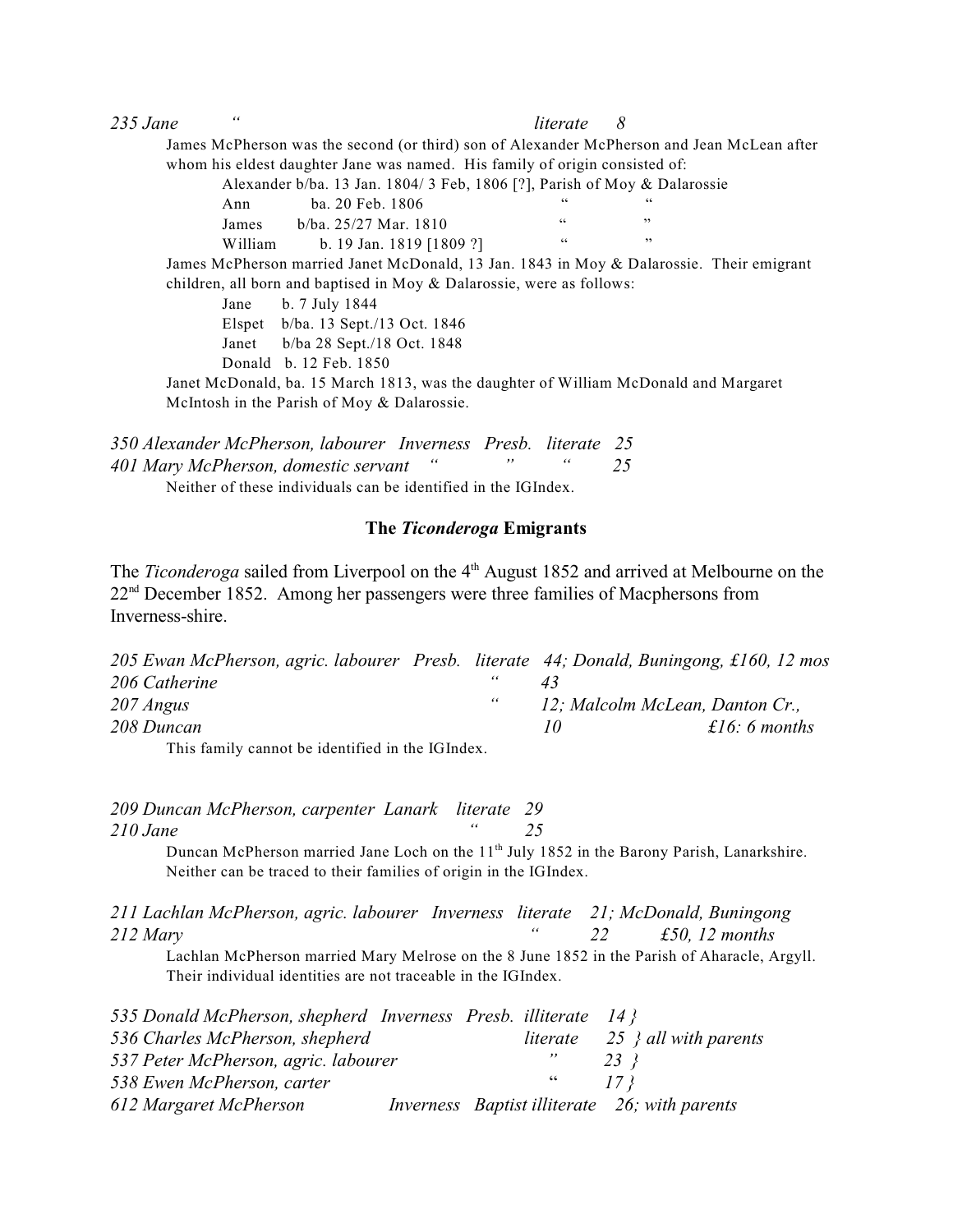*613 Emma McPherson " reads 19* None of these individuals can be identified in the IGIndex as being related to any of the families aboard, despite the claim that their parents were aboard. Nor can they be identified as siblings.

#### **The** *Joshua* **Emigrants**

The *Joshua* sailed from Plymouth on the 5<sup>th</sup> November 1851 and arrived at Hobson's Bay, Victoria, on the  $30<sup>th</sup>$  January 1852 with one Inverness-shire family of Macphersons aboard.

*126 Alexander McPherson\*, agric. labourer Inverness Free Church literate 24; own account 127 Flora illiterate 28 128 Donald Infant \*Parents: Ewen and Kate McPherson*

Family not found in the IGIndex, probably because of its Free Church affiliation.

### **The** *Clifton* **Emigrants**

The *Clifton* sailed from Plymouth on the 10<sup>th</sup> October 1851 and arrived at Geelong on the 30<sup>th</sup> January 1852, among its passengers one Macpherson family and one individual.

|                | 121 Angus McPherson, agric. labourer Inverness Presb. Literate 30; on own account |  |  |
|----------------|-----------------------------------------------------------------------------------|--|--|
| 122 Margaret " |                                                                                   |  |  |
| 123 Andrew     |                                                                                   |  |  |

There is no parochial record of their marriage, but their son Andrew was born on the  $22<sup>nd</sup>$  August and baptised in the Parish of Insch (Kingussie) on the  $16<sup>th</sup>$  October 1845. Angus was the youngest son of Alexander McPherson in Lubriach who married Janet Martin, a daughter of James Martin and Eliza McPherson, on the  $5<sup>th</sup>$  January 1808 "at Dell of Killihuntly": their children as follows:

Alexander ba. 16 Apr. 1809, Lupanriach (his mother entered as Janet Cameron)

| Elizabeth | $b/ba$ . 6/8 July 1810, Lubriach [died in infancy]                                     |
|-----------|----------------------------------------------------------------------------------------|
| Elspet    | 1/18 Oct. 1812, Lubbanriach                                                            |
| Pennuel   | 7/19 Feb. 1815, Lubanriach [Penelope]                                                  |
| James     | 29 Apr./4 May 1817, Lubriach                                                           |
| $\cdots$  | $10/201$ $\ell$ $1010$ $\ell$ $1$ $\ell$ $1$ $\bar{D}$ $\ell$ $1$ $\ell$ $\bar{I}$ $1$ |

Alexander 19/30 May 1819, Lubrianach, Parish of Insh

Angus 26 Dec. 1821/2 Jan. 1822, Luibriach, Parish of Insh; father "Tennant" Janet Martin's death registration indicates that she died at Killihuntly, aged 80, on 11<sup>th</sup> Dec. 1855, daughter of James Martin, farmer, and Eliza McPherson, and was born in Strathdoune. The IGIndex, however, shows no record of her parents or her birth. Angus died at Ballarat, Victoria, on the  $8<sup>th</sup>$  March 1870, aged 49, his death registration indicating that he was a shoemaker. Margaret McPherson was a daughter of Donald McPherson and Janet McPherson his second wife (*no marriage record*); their children:

| Graham    | $b/ba$ . 1/16 Feb. 1820, Drimgalvie, Parish of Kingussie & Insch |
|-----------|------------------------------------------------------------------|
| Margaret  | 20 June/29 Aug. 1822, Drumgalvie; father a "Tennant"             |
| Elizabeth | 2 Apr./8 May 1824, Drumgalvie                                    |

Donald had a daughter May (Marjory or Marsali) , b/ba 29 Aug/4 Nov. 1818 at Drumgalvie, by his first wife, Peggy McPherson, whom he married in March 1807. Margaret's brother Graham was associated with the Inn of Dalwhinnie where he and Isabell McPherson had an illegitimate son Gillies, b/ba. I Feb./9 Apr. 1844, who emigrated to Australia in 1873-74 and became a famous gold prospector. Margaret died at Ballarat on the  $1<sup>st</sup>$  July 1869, aged 47, leaving Andrew aged 22,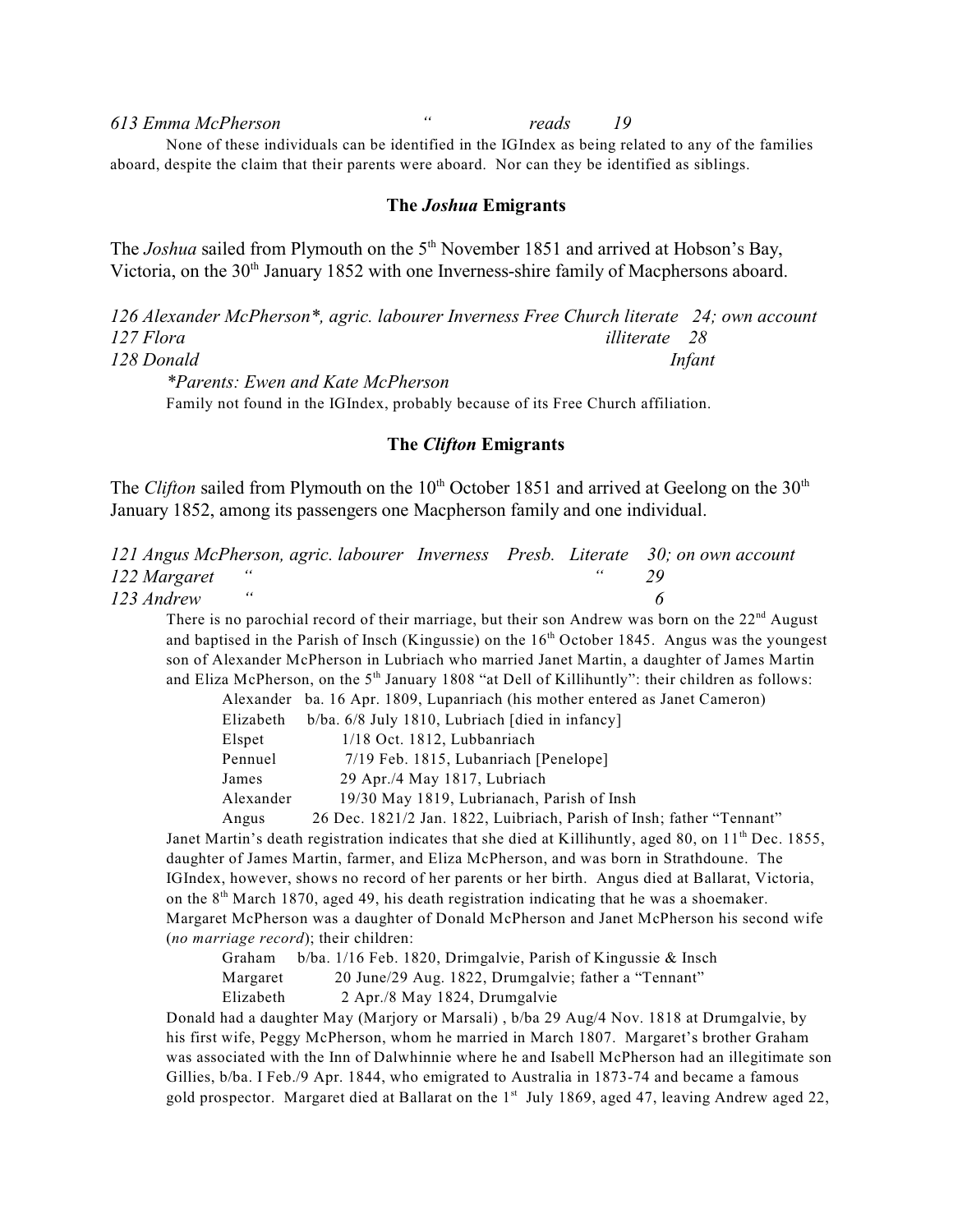John aged 14, Annie aged 12, Jessie aged 10, and Alexander aged 4.

*292 Margaret McPherson, general servant Inverness Presb. literate 19; with a relation* Cannot be identified.

### **The** *Success* **Emigrants**

The *Success* left Plymouth on the 28<sup>th</sup> January 1852 and arrived at Geelong on the 1<sup>st</sup> June 1852, with one Macpherson family from Perthshire and two individuals.

*93 John McPherson, agric. labourer Perthshire literate 27; Duncan Scott, Indented Head: 94 Janet " " 22 95 John " 2*

The parents may have been John McPherson and Janet McWhannel who married in Comrie Parish, Perthshire on the  $15<sup>th</sup>$  November 1851; if so, their son John must have been born out of wedlock.

*175 Donald McPherson, agric. labourer Inverness Presb. 21; James Williamson, Indented 213 Ann McPherson, general servant " " 24; Miss Dunsford, £22, 6 months* Neither of these individuals can be identified in the IGIndex.

### **The** *Runnymede* **Emigrants**

The *Runnymede* left Liverpool on the 21<sup>st</sup> February 1852 and arrived at Portland, Victoria, on the  $3<sup>rd</sup>$  June 1852, with two individuals of the name aboard.

*145 Alexander McPherson, farm servant R.C. literate Hugh/Margaret 22 146 Donald McPherson, agric. labourer " " 30* Neither identifiable in the IGIndex.

## **The** *Marco Polo* **Emigrants**

The *Marco Polo* sailed from Liverpool, on the 4<sup>th</sup> July 1852 and reached Hobson's Bay on the  $20<sup>th</sup>$  September 1852 with three families of Macphersons and five female individuals aboard.

*423 Alexander McPherson, shepherd Renfrew reads 50; P. McArthur, Meningovall* [?] *424 Catherine " illiterate 49*

Alexander McPherson, ba. 31 Oct. 1802, High Church, Paisley; Parents: Archibald McPherson &Christian Morrow

m. Katharine Bonnar, 7 Apr. 1838, Abbey, Paisley; No children. Katharine Bonnar, ba. 21 Dec. 1802, St Cuthbert's, Edinburgh

| 425 John McPherson, shepherd |  | 37; on own account |
|------------------------------|--|--------------------|
| 426 Catherine                |  |                    |

This couple may be John McPherson and Catherine McDougall who married in the Middle or New Parish, Greenock, on the 28<sup>th</sup> April 1843. No children.

*634 Susan McPherson, widow Inverness R.C. illiterate 60; on own account*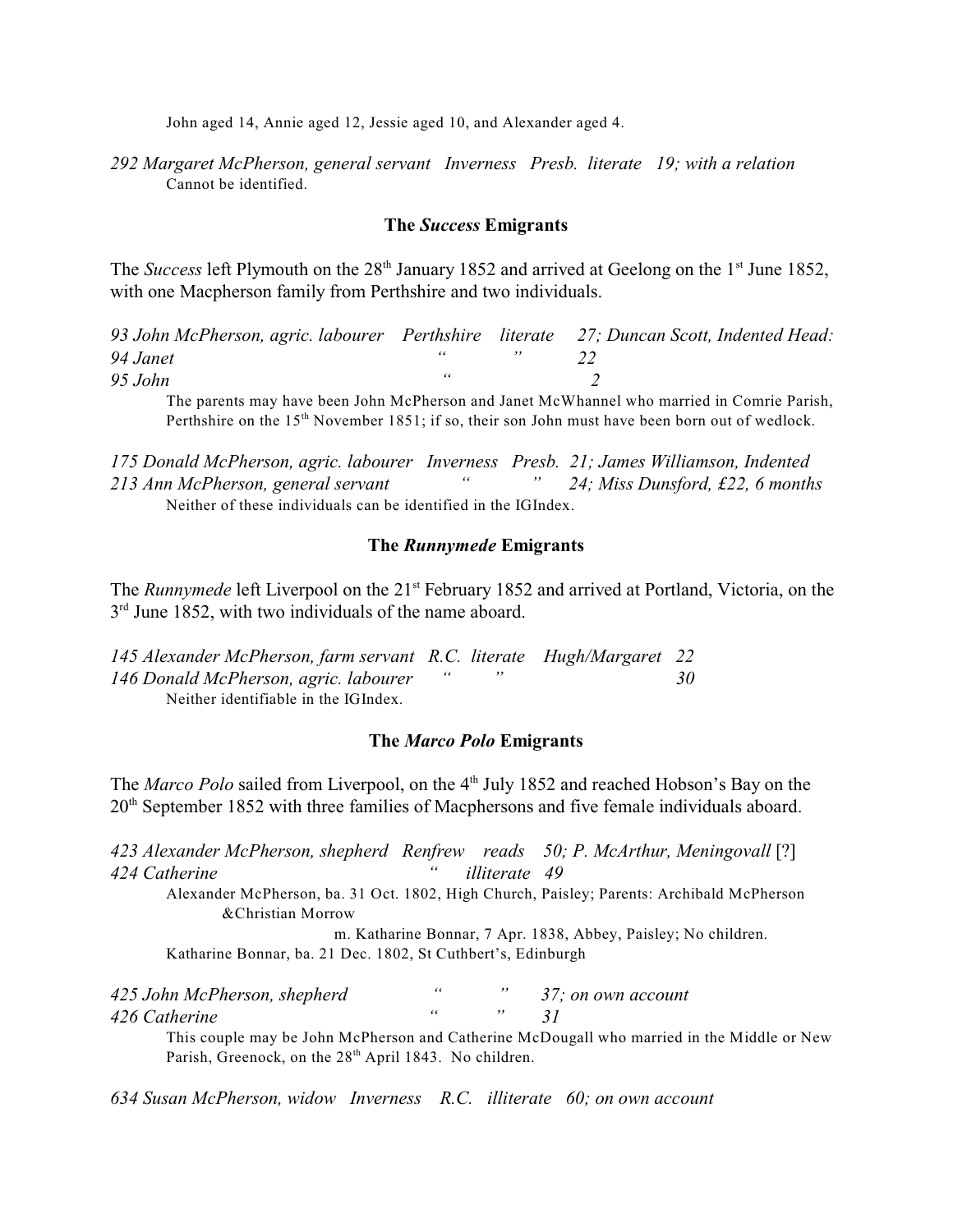| 635 John McPherson | " |  |  |
|--------------------|---|--|--|
| Unidentifiable.    |   |  |  |

| 843 Catherine McPherson, domestic servant Inverness R.C. illiterate 24 |    |                        |                                 |                                              |
|------------------------------------------------------------------------|----|------------------------|---------------------------------|----------------------------------------------|
| 844 Jane McPherson                                                     | "  |                        | Presb. reads 19                 |                                              |
| 845 Sarah McPherson                                                    | 66 | $, \,$                 | $\mathcal{U}$ and $\mathcal{U}$ |                                              |
| 846 Anne McPherson                                                     | 66 | <i>Stirling R.C.</i> " |                                 | - 32                                         |
| 847 Catherine McPherson                                                | 66 |                        |                                 | Inverness Presb. literate 27; O'hearn, Nerri |
|                                                                        |    |                        |                                 | $Ck$                                         |
|                                                                        |    |                        |                                 | £30, 3 months                                |
|                                                                        |    |                        |                                 |                                              |

None of these individuals can be identified without further documentation from Australia.

## **The** *Northumbria* **Emigrants**

The *Northumbria* sailed from London on the 10<sup>th</sup> September 1852 and reached Melbourne on the  $5<sup>th</sup>$  January 1853. On board were two families of Macphersons.

| 118 John McPherson, agric. labourer Kent C of E. literate 37; hired |  |                                                                          |  |
|---------------------------------------------------------------------|--|--------------------------------------------------------------------------|--|
| 119 Hannah                                                          |  | $\alpha = -\frac{m}{2}$ and $\alpha =$                                   |  |
| 120 Sarah                                                           |  | " <i>illiterate</i> 6                                                    |  |
| 121 William                                                         |  | $\alpha = -m$ and $\alpha$                                               |  |
| 122 Frederick                                                       |  | $\begin{array}{ccccccccc}\n\alpha & & & n & & \alpha & & 1\n\end{array}$ |  |

No record of marriage in either Scotland or England. The only record in the IGIndex is: Sarah Isabella ba. 29 May 1846, St Margaret's, Lee, Kent.

*123 William McPherson, agric. labourer Middlesex C of E. literate 29; on own account 124 Mary A. " " " 28*

No record of marriage in either Scotland or England.

## **The** *Allison* **Emigrants**

The *Allison* sailed from Liverpool on the 13<sup>th</sup> September 1852 and arrived at Melbourne on the  $8<sup>th</sup>$  February 1853, with three families of Macphersons aboard. There were eighteen deaths at sea and in quarantine, including Angus McPherson, aged 20 from Argyll, who succumbed to phthisis.

| 142 John McPherson, agric. labourer Argyle Presb. literate 38; James Robertson, Melbourne |    |     |    |                 |  |
|-------------------------------------------------------------------------------------------|----|-----|----|-----------------|--|
| $143$ Mary                                                                                |    |     | 38 | £25             |  |
| This couple cannot be identified in the IGIndex                                           |    |     |    |                 |  |
| 144 John McPherson, agric. labourer                                                       | 66 | , , |    | 44; own account |  |
| 145 Catherine                                                                             | 66 |     | 35 |                 |  |
| 146 Archibald McPherson                                                                   | 66 |     |    |                 |  |
| 147 Jane McPherson                                                                        | 66 |     |    |                 |  |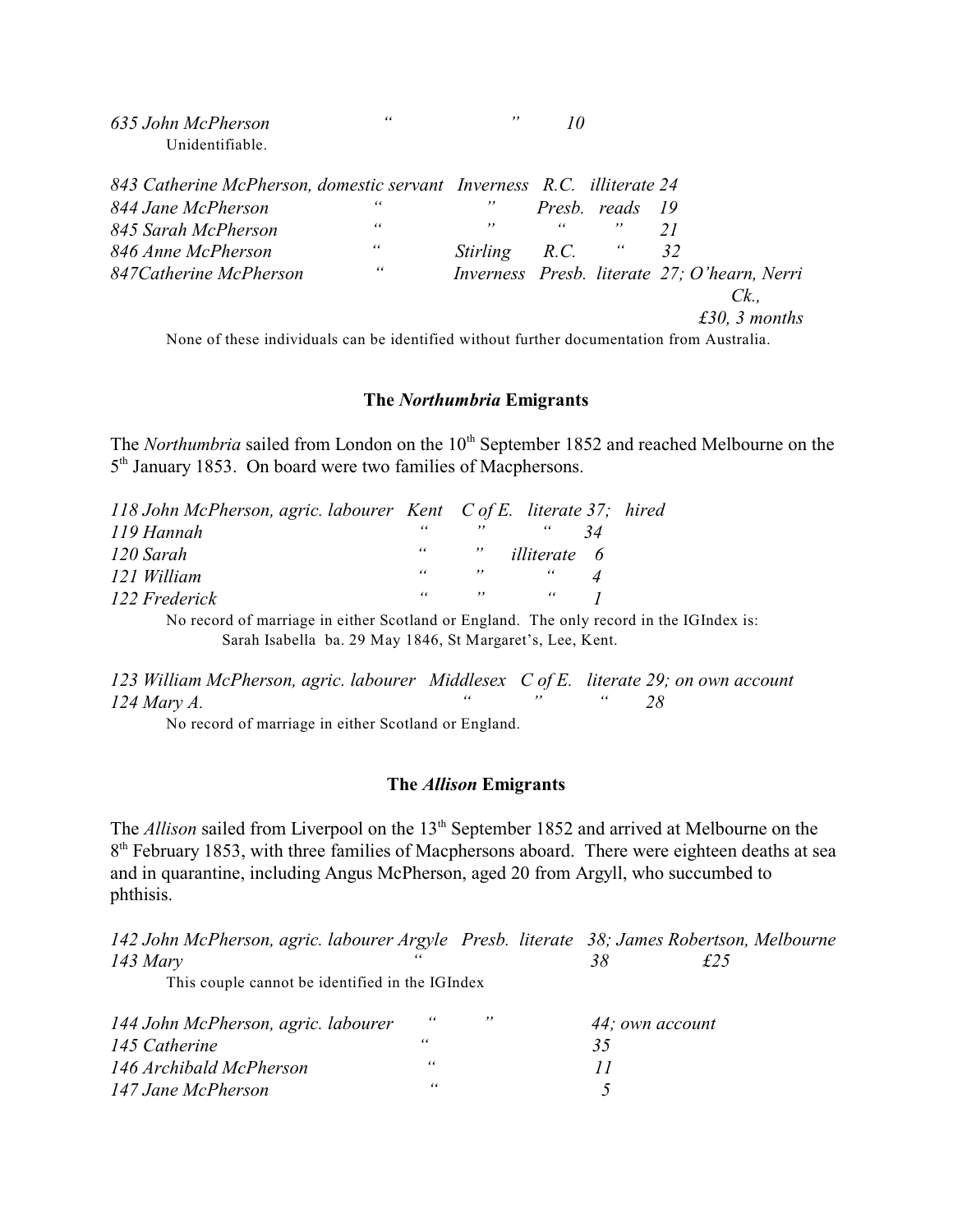*148 James McPherson " Infant* This family cannot be identified in the IGIndex

|            |   | 297 Ann McPherson, domestic servant | $\epsilon$ | ,, | <i>illiterate</i> 17) |              |
|------------|---|-------------------------------------|------------|----|-----------------------|--------------|
| 298 Janet  | " |                                     | 66         |    | "                     | 27(All hired |
| $299$ Anne | " | ,,                                  | 66         |    |                       | 296          |
| $300$ Mary | " | ,,                                  | 66         |    | -66                   | 24)          |

None of these young women is identifiable in the IGIndex

# **The** *Priscilla* **Emigrants**

The *Priscilla* sailed from Liverpool on the 13<sup>th</sup> October 1852 and reached Melbourne on the 24<sup>th</sup> February 1853. There were forty-one deaths aboard, the second being Donald McPherson, one year old.

| 103 Donald McPherson, agric. labourer Inverness Presb. 35; hired, Williams |                                |
|----------------------------------------------------------------------------|--------------------------------|
| $104 \text{ Ann}$                                                          | 30                             |
| 105 Donald McPherson,                                                      | 66<br>28:<br>on account        |
| $106 \text{ } Ann$                                                         | 29                             |
| 107 Margaret                                                               | 5                              |
| 108 Martin                                                                 | 3                              |
| 150 Peggy McPherson                                                        | 40; Mrs Evans, 138 Queen St.   |
| 151 Christina                                                              | 11; A. Dogherty, 1 Collins St. |
| 152 William                                                                | $9:$ with mother               |
| 190 John McPherson                                                         | reads 16; hired                |
| 245 Fanny McPherson                                                        | $20$ ; hired                   |
| 246 Catherine McPherson                                                    | 14: hired                      |
| None of these families and individuals can be identified in the IGIndex.   |                                |

## **The** *Ida* **Emigrants**

The Ida left Liverpool on the 25 March 1853 and arrived in Melbourne on the  $12<sup>th</sup>$  July 1853. There was one Macpherson family aboard.

| 188 Donald McPherson, shepherd Inverness Presb. literate 25; P. McMillan, Glen Villa,          |                           |                                                                     |            |                |                |
|------------------------------------------------------------------------------------------------|---------------------------|---------------------------------------------------------------------|------------|----------------|----------------|
| 189 Janet                                                                                      | 66                        | $\cdots$                                                            | $\epsilon$ | 30             | £45, 12 months |
| 190 Alexander                                                                                  | $\epsilon$ and $\epsilon$ |                                                                     | illiterate | $\overline{2}$ |                |
| 191 Donald                                                                                     | 66                        | $\mathcal{D}$ and $\mathcal{D}$ and $\mathcal{D}$ and $\mathcal{D}$ |            | Infant         |                |
| Donald McPherson and Janet McArthur were married in the Parish of Kilmonivaig on the 9th April |                           |                                                                     |            |                |                |
| 1850. Their two sons were born and baptised in the parish:                                     |                           |                                                                     |            |                |                |

Alexander b/ba. 6/30 June 1850 Donald b/ba. 16/19 Apr. 1852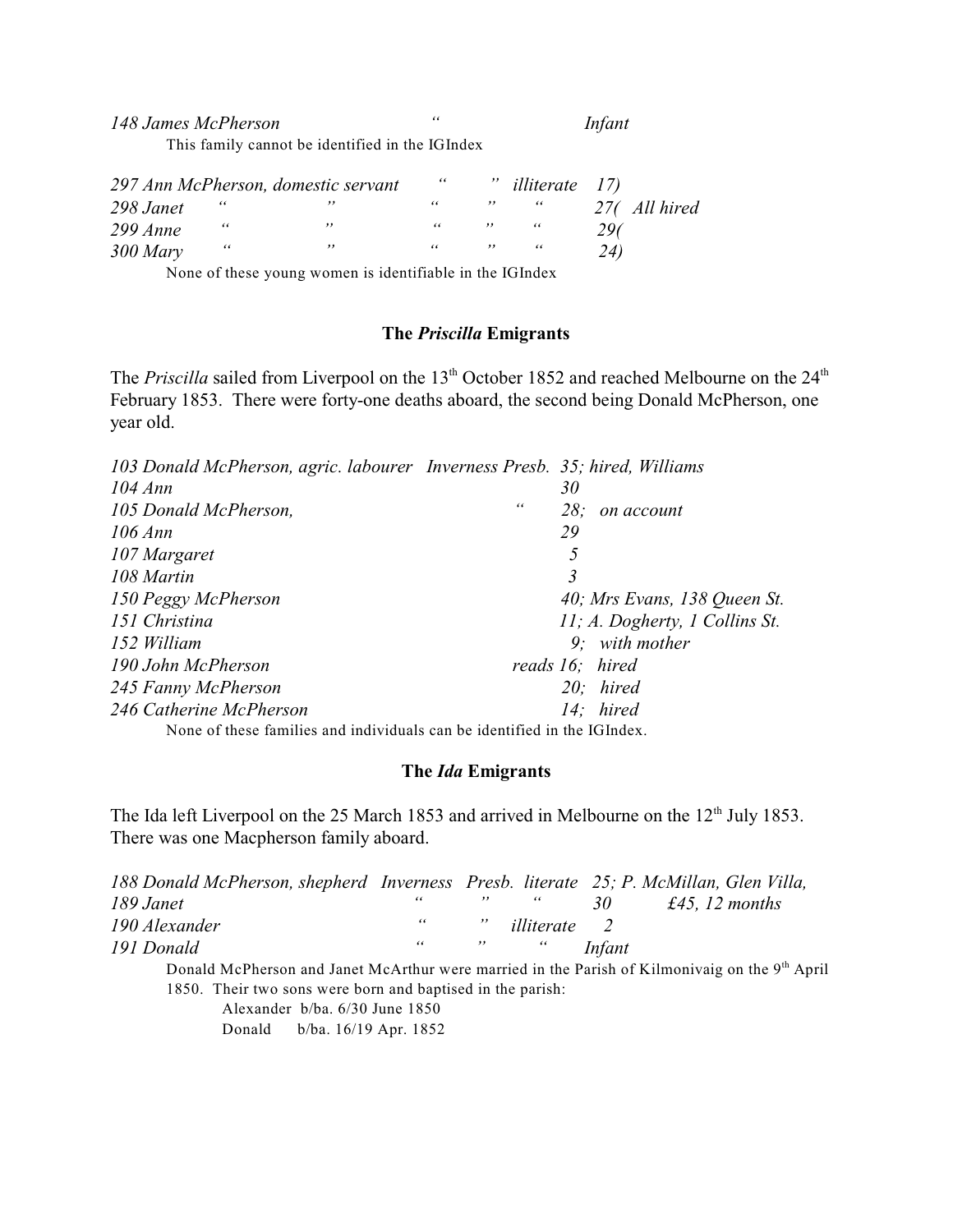## **The H.M.S.** *Hercules* **Emigrants**

H.M.S. *Hercules* sailed from Queenstown on the 14<sup>th</sup> April 1853 and arrived at Melbourne on the  $3<sup>rd</sup>$  August 1853, carrying many families from Inverness-shire including three individual Macphersons.

| 131 John McPherson, agric. labourer Inverness Presb. illiterate 22; own account to |      |    |        |                                                |
|------------------------------------------------------------------------------------|------|----|--------|------------------------------------------------|
|                                                                                    |      |    |        | <i>Cullenmore</i>                              |
| 132 Allan McPherson                                                                | - 66 | ,, | 66     | literate 18; Mr Campbell, St Kilda             |
| 176 Mary McPherson, servant                                                        |      | 66 | $, \,$ | <i>illiterate</i> 16; Mrs Thatcher, Gt. Bourke |
|                                                                                    |      |    |        | <i>Street</i>                                  |

John and Mary cannot be identified in the IGIndex. Allan Macpherson was a son of John Macpherson and Christy MacDonald, b. 12 October 1835 in the Parish of Portree, Isle of Skye., where his father was chamberlain on Lord Macdonald's estates. His grandfather was the Rev. Robert Macpherson, the famous *Caipal Mor* or Big Chaplain of the Fraser Highlanders during the Seven Years War. Allan's mother, Christian Macdonald, was the daughter of Allan Macdonald of Gallovie, Parish of Laggan in Badenoch. His older brother Robert Alexander Wentworth Macpherson was the representative of the Macphersons of Banchor.

## **The** *Australia* **Emigrants**

The *Australia* sailed from Liverpool on the 22<sup>nd</sup> August and arrived in Melbourne on the 18<sup>th</sup> November 1853, with one Macpherson family aboard.

|            | !94 Alexander McPherson, sawyer Renfrew literate 30; own account |            |            |    |  |
|------------|------------------------------------------------------------------|------------|------------|----|--|
| 195 Marion |                                                                  | $\epsilon$ | ,,         |    |  |
| 196 Duncan | 66                                                               |            | read       |    |  |
| 197 Donald | 66                                                               | ,,         | illiterate | -5 |  |
| $198$ Mary | 66                                                               | , ,        | 66         |    |  |
| $199$ John | 66                                                               | $, \,$     | "          |    |  |

Alexander McPherson and Marion McNeill (maiden name misread as 'Rellie' on the IGIndex) were married on 14 July 1846 in the West or Old Parish of Greenock. Their children were all born and baptised in Campbelltown Parish, Argyll:

|        | Duncan b.ba. 14 May/12 June 1846 |
|--------|----------------------------------|
| Donald | 9 Feb./ 5 Mar. 1848              |
| Mary   | 29 Dec.1849/13 Jan. 1850         |
| John   | 16 Mar./ 4 Apr. 1852             |

# **The** *Boomerang* **Emigrants**

The *Boomerang* Sailed from Liverpool on the 5<sup>th</sup> November 1853 and arrived at Melbourne on the  $22<sup>nd</sup>$  January 1854, with one Macpherson family aboard.

|          | 156 Donald McPherson, agric. labourer Aberdeen Presbt. literate 37; Mr McMillan, |  |  |                                           |
|----------|----------------------------------------------------------------------------------|--|--|-------------------------------------------|
| 157 Mary |                                                                                  |  |  | 38 Moonee Ponds.                          |
| 158 Mary | "                                                                                |  |  | read $11 \text{ } f90: 12 \text{ months}$ |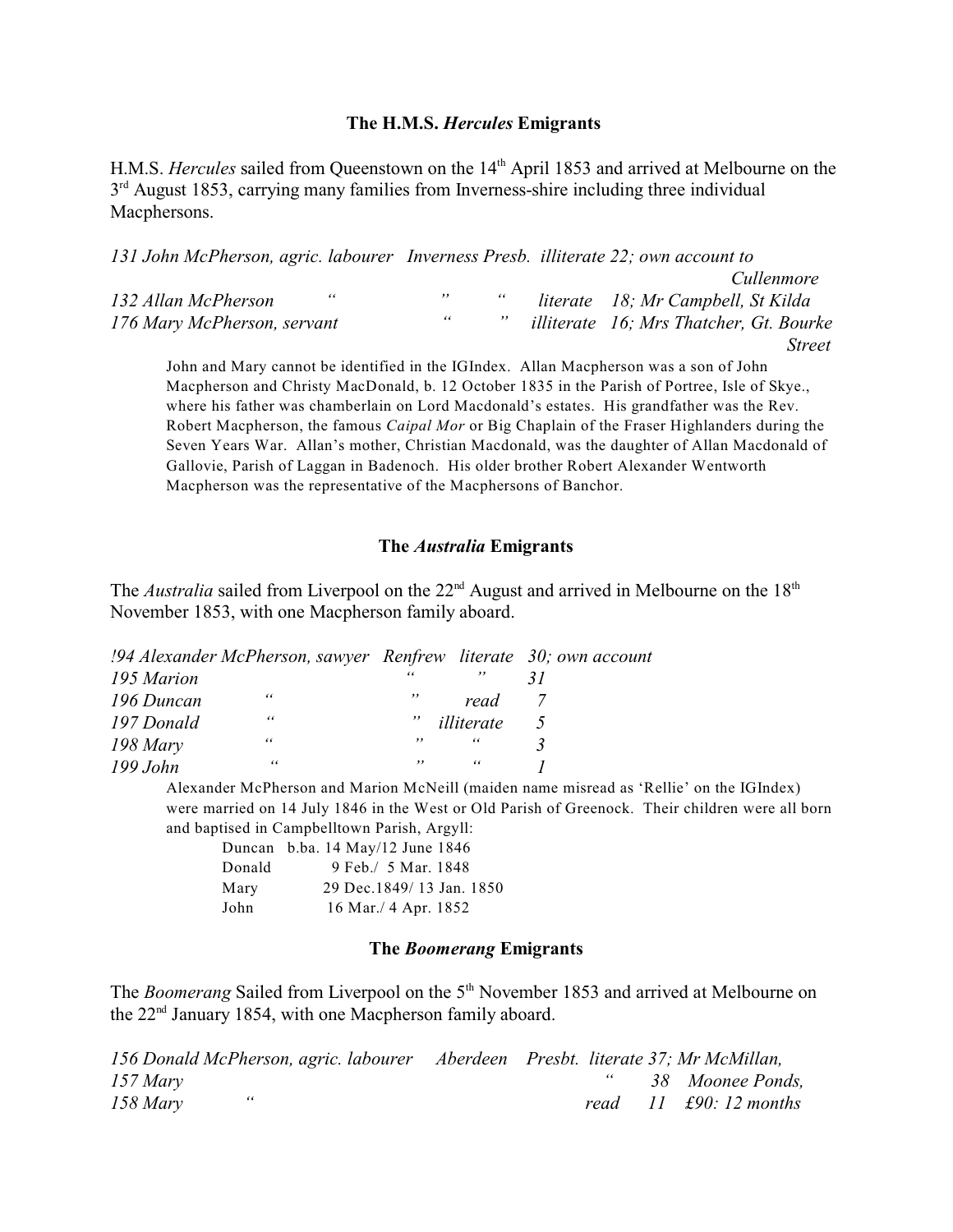| 159 James    | $\epsilon$                       | , ,                                                                                       |           |
|--------------|----------------------------------|-------------------------------------------------------------------------------------------|-----------|
| $160$ Jane   | 66                               | <i>illiterate</i> 4                                                                       |           |
| 161 Margaret | 66                               | $, \,$                                                                                    |           |
|              |                                  | Donald McPherson married Mary McIntosh 21 July 1844 in the Parish of Glenmuick, Aberdeen- |           |
|              |                                  | shire. Born c. 1816, he cannot be identified in the IGIndex. Their children were:         |           |
|              |                                  | Maryb. 2 Apr. 1842, Glenmuick; ba. 5 Apr. 1842, R.C., Parish of Braemar &                 |           |
|              |                                  |                                                                                           | Glengairn |
|              | James b. 18 Nov. 1845, Glenmuick |                                                                                           |           |
|              | ba. 16 June 1849<br>Jane         | 66                                                                                        |           |
|              | Margaret b./ba. 3/17 Oct. 1852 " |                                                                                           |           |

### **The** *Tudor* **Emigrants**

The *Tudor* sailed from Southampton on the 3<sup>rd</sup> November 1853 and docked in Melbourne on the  $25<sup>th</sup>$  January 1854 with one Macpherson couple aboard.

*63 Alexander McPherson, carpenter Ayr Presbt. literate 40; Duncan Campbell, Gippsland 64 Elizabeth " 30*

This couple cannot be identified in the IGIndex.

## **The** *James Brown* **Emigrants**

The *James Brown* sailed from Liverpool on the 16<sup>th</sup> September 1852 and arrived at Geelong on the 5<sup>th</sup> January 1853, with one couple and one Macpherson family aboard. 42 deaths on the voyage.

*231 W. Macpherson, agric. labourer Inverness Presbt. literate 31; Mr Moyle, indented head: 232 Elizabeth " " " 21 £55, 6 months* William Macpherson and Elizabeth McGillivray were married 12 June 1852 in the Parish of

Daviot & Dunlichity. William cannot be identified in the IGIndex.

| 233 Alexander Macpherson                           |     | <b>Stirling</b>                  | 66  |                      | 42; own account                                                                                        |
|----------------------------------------------------|-----|----------------------------------|-----|----------------------|--------------------------------------------------------------------------------------------------------|
| 234 Helen                                          |     |                                  | 66  | $, \,$               | 43                                                                                                     |
| 66<br>377 Robert                                   | ,,  | 66                               | ,,  | 66                   | 16; own account, Geelong                                                                               |
| 66<br>378 Duncan                                   | , , | 66                               | , , | $\epsilon$           | 15; Mr Wade Ashy, £24,                                                                                 |
|                                                    |     |                                  |     |                      | 3 months                                                                                               |
| "<br>235 Alexander                                 |     |                                  | 66  | <i>illiterate</i> 12 |                                                                                                        |
| $236$ Jane                                         |     |                                  |     | "                    | 10                                                                                                     |
| 237 Margaret                                       |     |                                  |     | 66                   | 7                                                                                                      |
| 238 Helen                                          |     |                                  |     | 66                   | <i>Infant</i>                                                                                          |
|                                                    |     |                                  |     |                      | Alexander Macpherson married Helen Gow about the 16 <sup>th</sup> Feb. 1833 in the Parish of Dunblane, |
| Perthshire. The IGIndex only lists three children: |     |                                  |     |                      |                                                                                                        |
| Ann                                                |     | $b/ba. 4/12$ June 1833, Dunblane |     |                      |                                                                                                        |
| Robert                                             |     | 26/31 Aug. 1836, Dunblane        |     |                      |                                                                                                        |

Alexander b. 2 Oct. 1839, Dunipace, Stirlingshire

The IGIndex offers no information on Duncan, Jane, Margaret and Helen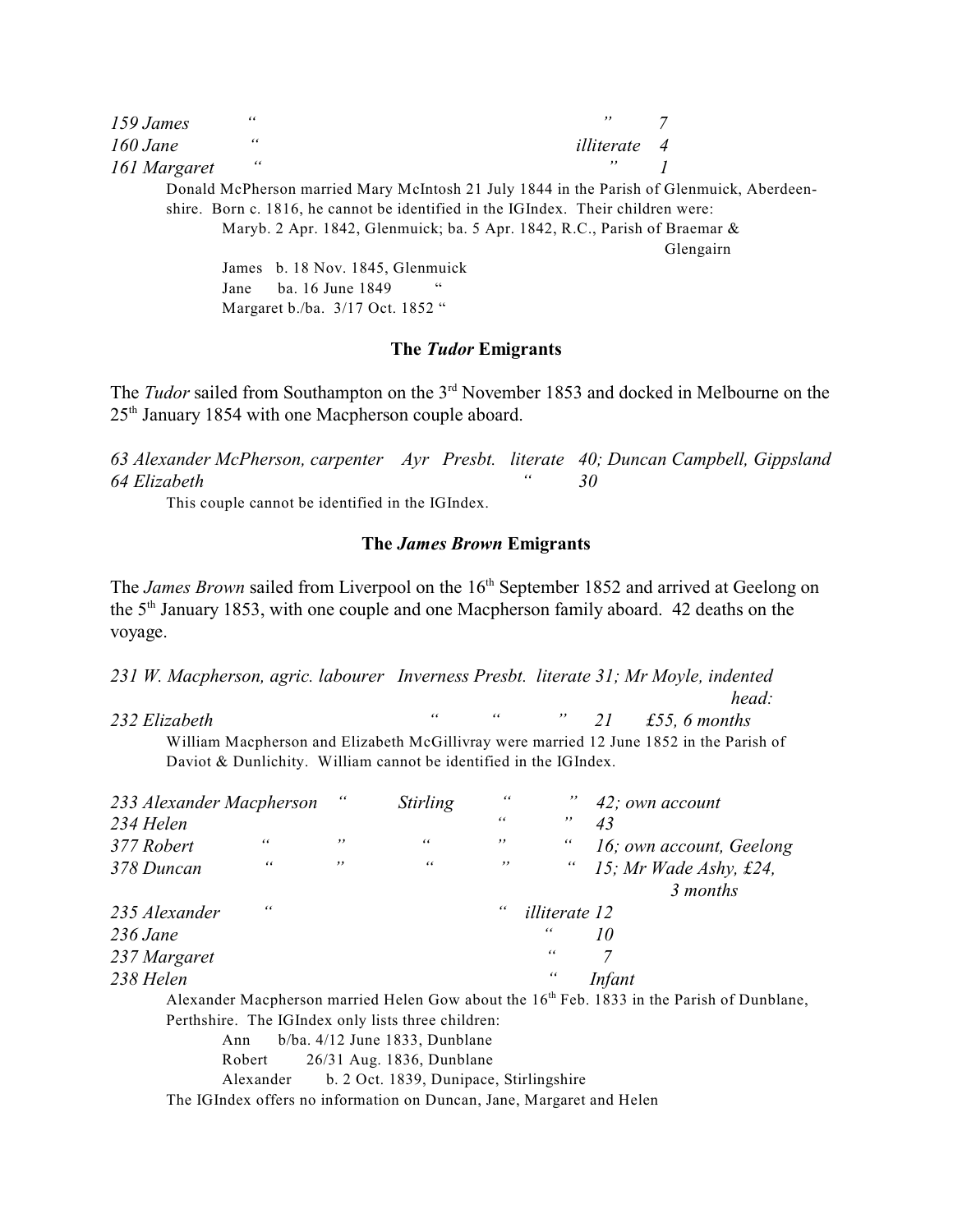## **The** *British Empire* **Emigrants**

The *British Empire* left London on the 26<sup>th</sup> October 1852 and arrived at Geelong on the 8<sup>th</sup> March 1853, with one young woman aboard.

*212 Ellen McPherson, domestic servant Suffolk Independent literate 18: Mr Robert Bosley, Fynan's Ford, Father-in-law*

Ellen Lydia McPherson was the youngest daughter of Donald Macpherson and Mary Campbell (m.28 Jan. 1825 at St Margaret's, Ipswich, Suffolk) b/ba. 28 June/9 Nov. 1834 at Ebenezer Wesleyan, Ipswich. Her siblings, all born in Ipswich, were:

Donald b/ba. 25 Mar./23 July 1826, Tacket Street Independent William Angus b/ba. 29 July 1827/12 Mar. 1828, Nicholas New Chapel Independent Mary Catharine b/ba. 30 May/13 Sept. 1829, Nicholas New Chapel [on the *Berkshire]* Sarah Harriet b/ba. 4 Feb./13 Mar. 1831, Nicholas New Chapel [on *James T. Foord*] Henry Pollack b/ba. 1 or 2 June/2 Sept. 1832, Nicholas New Chapel — d. 1888 Angus Duncan ba. 12 Aug. 1836, Ebenezer Wesleyan

### **The** *Banker's Daughter* **Emigrants**

The *Banker's Daughter* sailed from Liverpool on the 19<sup>th</sup> May 1853 and arrived at Geelong on the  $3<sup>rd</sup>$  September 1853, with one Macpherson family aboard.

|               | 191 Alexander McPherson, shepherd Skye Presbt. Read 30; A. Robertson, Mt. Eliphant, |                     |               |  |
|---------------|-------------------------------------------------------------------------------------|---------------------|---------------|--|
| $192$ Mary    |                                                                                     | 66                  | £60, 6 months |  |
| 193 John      | 66                                                                                  |                     |               |  |
| $194$ Anne    | 66                                                                                  | <i>illiterate</i> 4 |               |  |
| 195 Donald    | 66                                                                                  | "                   |               |  |
| 196 Archibald | 66                                                                                  | ,,                  |               |  |
|               |                                                                                     |                     |               |  |

This family cannot be identified on the IGIndex. It probably adhered to the Free Kirk of Scotland.

#### **The** *Utopia* **Emigrants**

The *Utopia* sailed from Liverpool on the 3<sup>rd</sup> November 1853 and arrived at Portland, Victoria, on the  $25<sup>th</sup>$  January 1854, carrying two young women of the name.

*355 Elizabeth McPherson, domestic servant Edinburgh Presbt. literate 22; Duncan McIntyre, Glencoe, £40, 12 months 356 Isabella " " " Presbt. literate 34; own account, Portland*

These appear to be two sisters, daughters of John McPherson and Elizabeth Grant who married on 9 July 1825 in the parish of Innerwick, East Lothian, and on 25 July 1825 at St Cuthbert's, Edinburgh, the earlier entry listing John's father as James McPherson. Their children were as follows:

James b. 23 Mar. 1826, St Cuthbert's Isabella b.  $3$  Nov. 1827, " $\cdots$  - not 1819 as suggested by her age on shiplist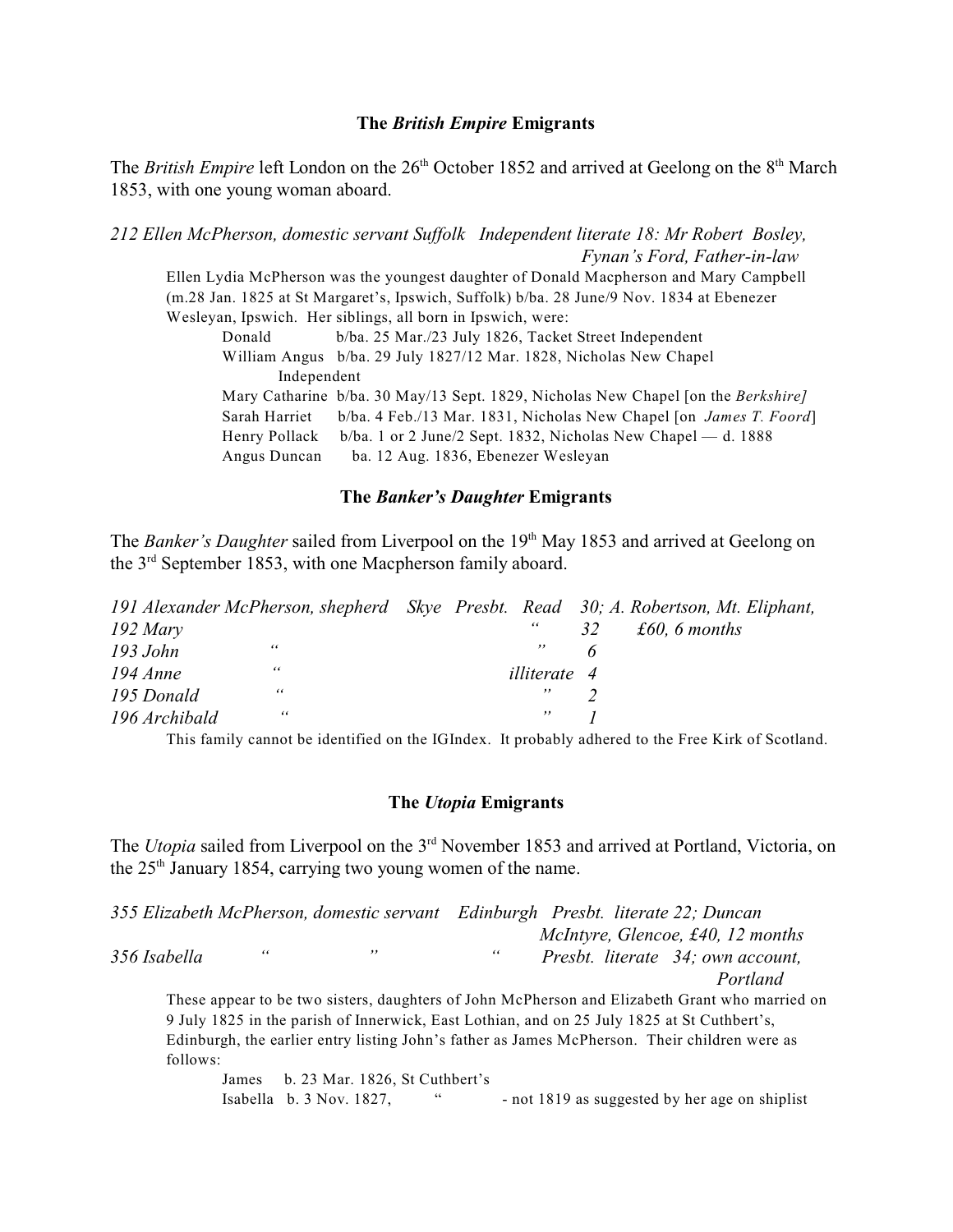Jess b. 5 Oct. 1829, " Elizabeth b. 3 July 1831, " Farquhar b. 26 Mar. 1835 "

### **The** *Conway* **Emigrants**

The *Conway* sailed from Greenock on the 18<sup>th</sup> March 1854 and reached Geelong on the 17 June 1854. Aboard her was a Macpherson family from Argyll and single woman from Inverness-shire.

*280 Mary McPherson, housekeeper Argyll Presbt. literate 42; to brother Donald Stuart, 281 John " illiterate 12 Melbourne 282 Jane " " 10 307 Duncan " , agric. labourer " " literate 22; with mother to D. Stuart 308 Dugald " " " 20 387 Anne " , domestic servant " " " 18; John Wood, Newton Hill 388 Mary " " " " reads 14*

The mother of this family was Mary Stewart, one of nine children born to James Stewart of Ballachulish, Parish of Appin, Argyll, and Christina McIntyre. She was born, according to the IGIndex, in 1805 or 1807 and not in 1812 suggested in the shiplist. She married Duncan McPherson about 1826; he died 31 Jan. 1845, leaving her a widow with eight children:

Duncan b.c. 1829, Ballachulish; d. 13 Jan. 1904

|       | Christina b.c. 1831, | 66 | ; d.12 Sept. 1916 |
|-------|----------------------|----|-------------------|
|       | Dugald b.c. 1833     | 66 | : d. Oct. 1896    |
| Ann   | b.c. 1835            | 66 | $id.$ Feb. 1912   |
| James | b.c. 1837            | 66 | ; d. Feb. 1854    |
| John  | b.c. 1841            | 66 | ; d. 1 July 1923  |
| Jane  | $b.c.$ 1844          | 66 | ; d. 17 June 1925 |
|       |                      |    |                   |

Missing from the shiplist were Christina and James (who died a month before they sailed); Mary (on the shiplist) is not listed on the IGIndex.

*386 Jane McPherson, laundress Inverness Presbt. literate 32; Mrs Thomas, Marrabool Street* Not identifiable in the IGIndex.

#### **The** *Bride of the Sea* **Emigrants**

The *Bride of the Sea* left Liverpool on the 26<sup>th</sup> May 1854 and arrived at Geelong on the 11<sup>th</sup> August 1854, with three Macpherson women aboard.

|            |            | 404 Ellen McPherson, domestic servant Inverness Presbt. literate 21: Alexr Cumming, Collins |            |        |    |    |            |               |
|------------|------------|---------------------------------------------------------------------------------------------|------------|--------|----|----|------------|---------------|
| 405 Jessie | $\epsilon$ | $, \,$                                                                                      | 66         | , ,    | 66 |    | $\epsilon$ | <i>Street</i> |
| $406$ Mary | 66         | ,,                                                                                          | 66         | $, \,$ | 66 | 30 | 66         |               |
|            |            | Ellen and Jessie were daughters of John McPherson and Janet Cattanach; Mary cannot be       |            |        |    |    |            |               |
|            |            | identified in the IGIndex, but was probably an older cousin. The two sisters appear as:     |            |        |    |    |            |               |
|            |            | Helen $b/ba$ . 21/22 Apr. 1832, Parish of Moy & Dalarossie                                  |            |        |    |    |            |               |
|            | Janet      | b. 23 June 1834,                                                                            | $\epsilon$ | ,,     |    |    |            |               |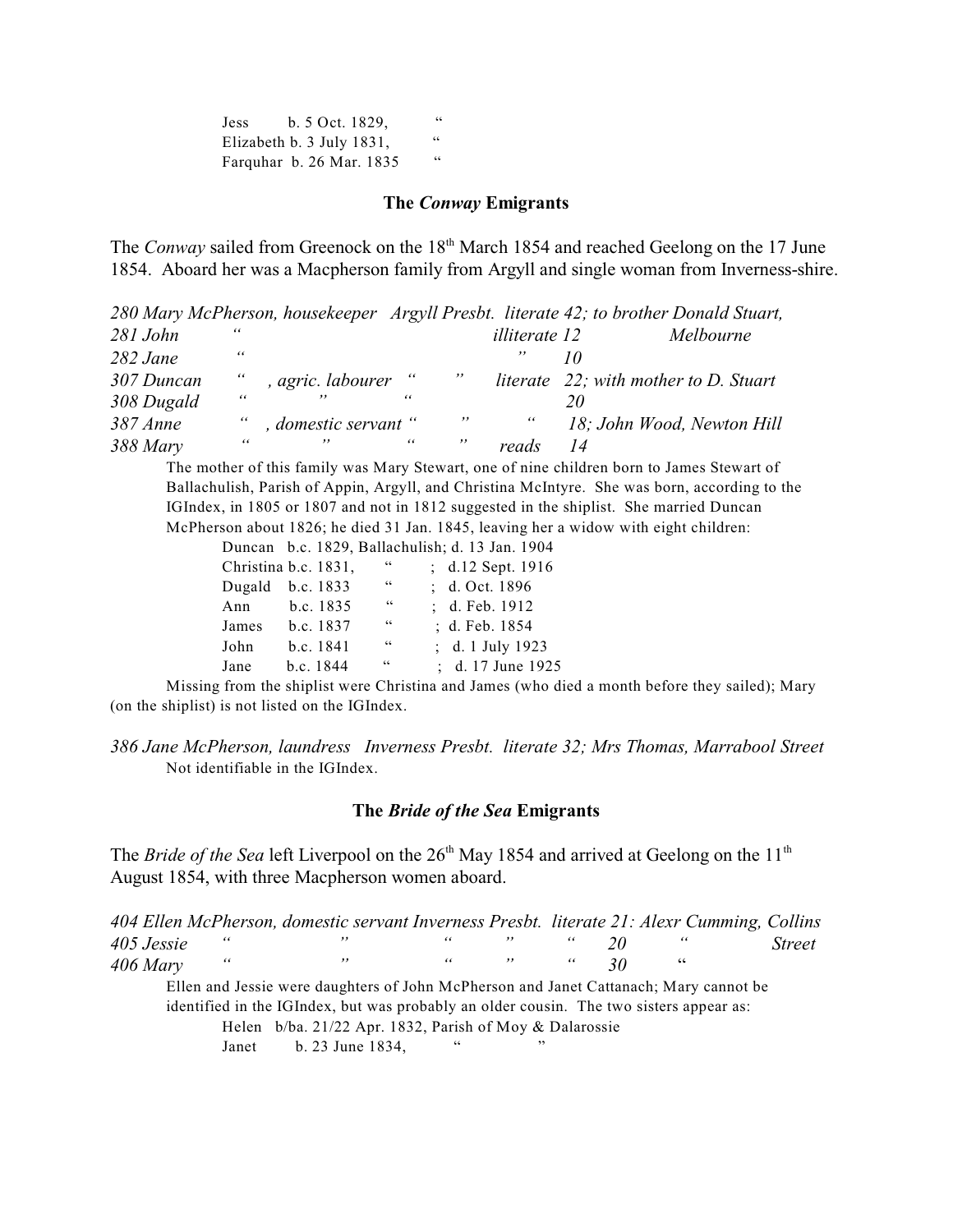### **The** *Edward Johnston* **Emigrants**

The *Edward Johnston* sailed from Liverpool on the 17<sup>th</sup> June 1854 and arrived at Portland, Victoria, on the  $3<sup>rd</sup>$  September 1854, with two couples and two families of Macphersons aboard.

*134 Angus McPherson, agric. labourer Argyle Presbt. literate 27; J.H. Knowlan, Wannon, 135 Betsy " " " 23 £60, 6 months*

Angus McPherson was the younger son of Donald McPherson and Mary McLean; he was baptised 22 Oct. 1825 (not 1827 as suggested by his age on the shiplist) in the Parish of Morven. He married Betty Riddell 4 June 1854 in Morven, two weeks before they sailed from Liverpool. His older brother Alexander was baptised in Morven 22 Nov. 1817. Their parents were married in Morven 31 Dec. 1816

*136 Donald McPherson, agric. labourer Skye Presbt. literate 26 137 Mary " 25*

Donald McPherson was probably a son of Archibald McPherson and Mary MacDonald [Nos.141 and 142], b/ba. 25 May/8 June 1828, Parish of Sleat; there is no record of his marriage.

| 138 Malcolm McPherson, agric. labourer Skye Presbt. literate 35; own account |        |
|------------------------------------------------------------------------------|--------|
| 139 Peggy [Margaret]                                                         |        |
| 140 Donald                                                                   | Infant |
|                                                                              |        |

The IGIndex does not record birth or baptismal entries for Malcolm or Donald; nor does it list Malcolm's marriage to Peggy. The family probably adhered to the Free Kirk.

*141 Archibald McPherson, agric. labourer Skye Presbt. reads 52 142 Mary 48*

| 344 Kate |  |  | 14; J.M. Knight, Belfast |
|----------|--|--|--------------------------|
| 143 John |  |  |                          |

The IGIndex does not provide birth or marriage records for Archibald; nor does it record a birth entry for John [possibly a grandson]. It does list two of Archibald and Mary's children: Catharine b/ba. 23 July/6 Aug. 1726, Parish of Sleat Donald [see No. 136]

*345 Kate McPherson, domestic servant Skye literate 24; with friends, Portland* Catharine McPherson is listed in the IGIndex as born in Sleat in 1830, but no parents are named; she died 8 Dec. 1895, location unstated

|          |   | 346 Peggy McPherson, domestic servant | ,, | $\epsilon$ | 22; G. Stewart, Belfast, £20,         |
|----------|---|---------------------------------------|----|------------|---------------------------------------|
|          |   |                                       |    |            | l month                               |
| 343 Mary | " | ,,                                    | 66 |            | literate 16; G. Stuart, Belfast, £20, |
|          |   |                                       |    |            | 1 month                               |

Peggy McPherson was probably a daughter of Ewen McPherson and Mary Robertson whose children are listed as follows:

| John      | $b/ba$ . 7 Nov./4 Dec. 1814, Sleat |
|-----------|------------------------------------|
| Janet     | 24 Sept./16 Oct. 1819, Sleat       |
| Marion    | 22 Nov./12 Dec. 1822, Sleat        |
| Catharine | 1 Feb. 1827/16 May 1831, Strath    |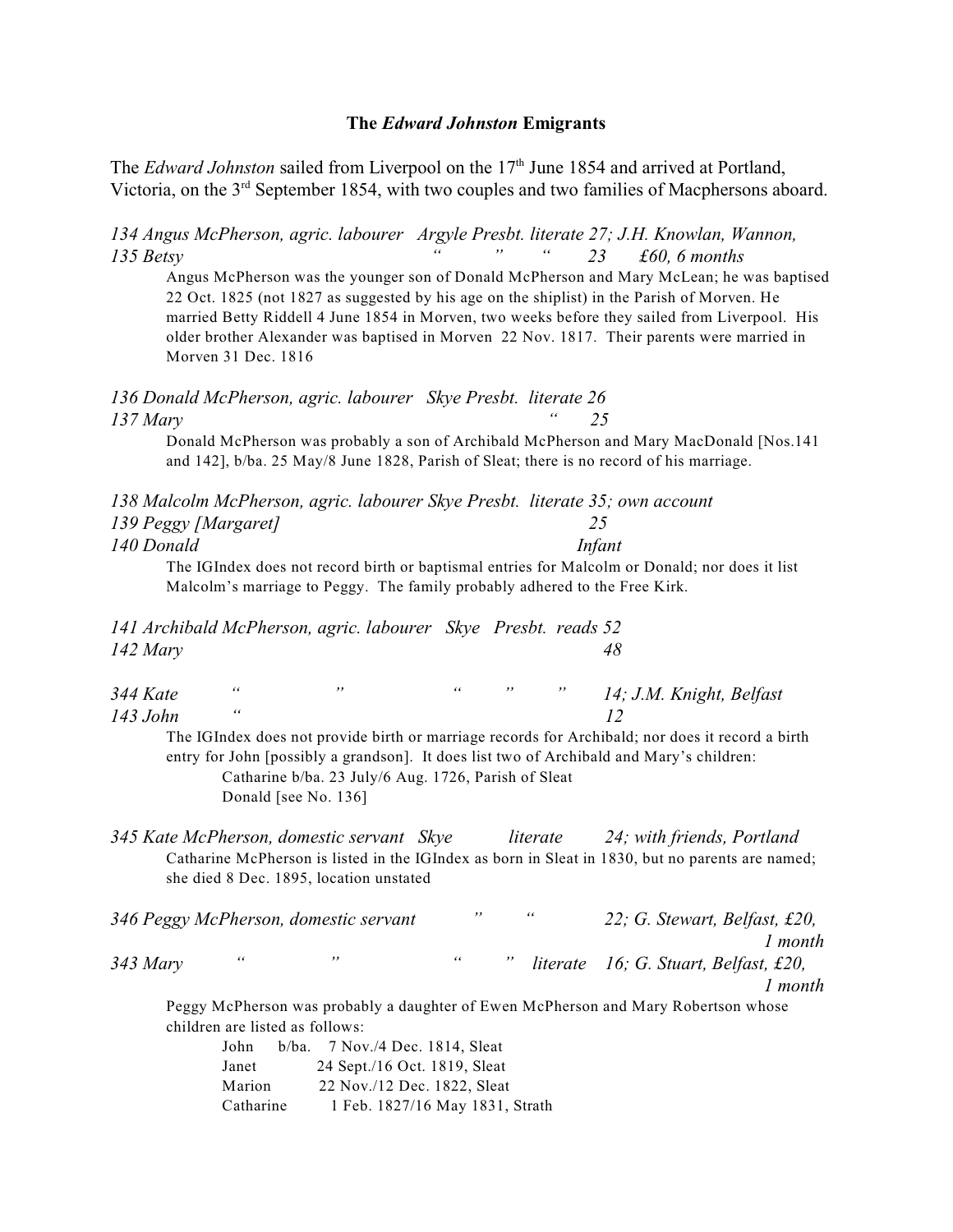Margaret 31 Mar./16 May 1831, Strath [Peggy] Mary was probably a member of this family and may have been a younger daughter, as she accompanied Peggy to work for G. Stewart, Belfast.

#### **The** *New Zealander* **Emigrants**

The *New Zealander* sailed out of Liverpool on the 23<sup>rd</sup> August 1853 and into Portland, Victoria, on the  $30<sup>th</sup>$  November 1853, her passengers including two young men and six young women of the name, all from Inverness-shire.

|               |            |                    |            |        | 311 Donald McPherson, agric. labourer Inverness Presbt. read 28; own account |
|---------------|------------|--------------------|------------|--------|------------------------------------------------------------------------------|
| 312 William   | 66         | , ,                | 66         | , ,    | $\epsilon$<br>20; own account                                                |
| 422 Catherine |            | " domestic servant | 66         | , ,    | 57; with family                                                              |
| 423 Christina | 66         | , ,                | 66         | , ,    | 16; J.H. Craig, Belfast                                                      |
| 424 Isabella  | 66         | , ,                | 66         | , ,    | 19; McConachie, Spring Vale                                                  |
| $425$ Mary    | 66         | , ,                | 66         | , ,    | 27; G. Stewart, Belfast                                                      |
| $426$ Jane    | $\epsilon$ | , ,                | $\epsilon$ | , ,    | 14; Dr Allison, Portland                                                     |
| $427$ Mary    | 66         | , ,                | $\epsilon$ | $, \,$ | 23; with family                                                              |

Assuming that these single passengers were from Skye, William, Catherine and Isabella cannot be identified in the IGIndex.

Donald was probably b/ba. 1 Oct./5 Nov. 1825, Sleat, to Martin McPherson & Catherine Beaton Christina was probably b. 28 Sept. 1827, Portree, to Alexander McPherson & Christy McKinnon Mary was b/ba. either 9 Jan./14 Feb. 1826, Sleat, to Norman McPherson & Janet Cameron

or on 17 Apr./22 May 1826, Sleat, to Malcolm McPherson & Janet MacInnes Jane was b. 14 Apr. 1839, Kilmonivaig, to Archibald McPherson & Janet Cameron Mary was b/ba. June 1829/23 Feb. 1830, Snizort, to Norman McPherson & Marion Campbell.

### **The** *Arabian* **Emigrants**

The *Arabian* sailed from Liverpool on the 3<sup>rd</sup> June 1854 and reached Portland on the 19 September 1854, with three Macpherson families and one unattached woman.

*74 Angus McPherson, labourer Skye Presbt. read 34; Lead & Lewis, Bangor; £45, 12 months 75 Christy illiterate 29 76 Infant born on board*

| 77 Alexander McPherson | $\epsilon$                  | ,, | 66<br>read 31; J. Robertson, Robertson's Plains, |
|------------------------|-----------------------------|----|--------------------------------------------------|
| 78 Janet               |                             |    | $\epsilon$<br>23<br>£50, 2 months                |
| 79 Angus               | 66                          |    | illiterate<br><sup>2</sup>                       |
| 80 Mary                | 66                          |    | "<br><i>Infant</i>                               |
|                        | 81 John McPherson, labourer | 66 | "literate 27; J. Cunningham, Mount Gambia,       |
| 82 Marion              |                             |    | $£40.12$ months<br><i>illiterate</i> 37          |
| 83 John                | 66                          |    | literate 10                                      |
| 84 Jessie              | 66                          |    | 8<br>reads                                       |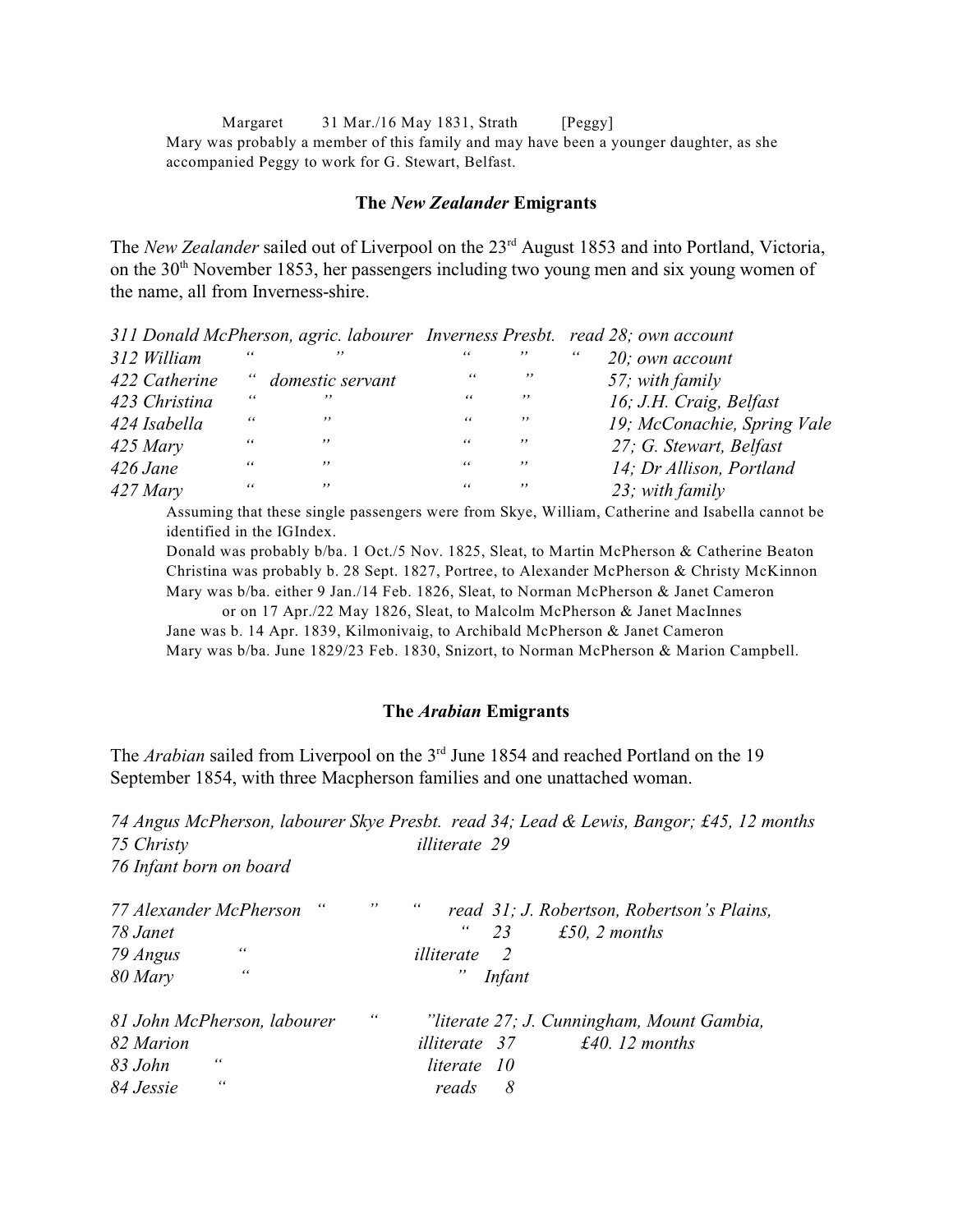*85 Norman " illiterate 6*

None of these families can be identified in the IGIndex. Probably Free Church adherents.

*153 Catherine " house-keeper Skye Presbt. 54; with son-in-law, Hamilton* Possibly Catherine/Catherina McPherson, b. 1799, Parish of Snizort, Skye; no parents named; d. 5 Aug. 1869.

## **The** *Hornet* **Emigrants**

The *Hornet* sailed from Liverpool on the 29<sup>th</sup> July 1854 and arrived at Geelong, Victoria, on the 23<sup>rd</sup> October 1854, carrying among her passengers some twenty-five Macphersons emigrating to Australia.

|                       |                | 168 Charles McPherson, agric. labourer, Inverness, Presbyterian, illiterate, 52; own acct., |           |                |                |              |                   |
|-----------------------|----------------|---------------------------------------------------------------------------------------------|-----------|----------------|----------------|--------------|-------------------|
| 169 Nancy             |                |                                                                                             | do        | do             | do             | 42           | Geelong           |
| 417 Donald McPherson, |                | carpenter                                                                                   | $d\sigma$ | $d\sigma$      | literate       |              | $23$ ; own acct., |
|                       |                |                                                                                             |           |                |                |              | Geelong           |
| $418$ John            | $\overline{d}$ | do                                                                                          | $d\sigma$ | do             | illiterate     |              | 21; Chas. Denny   |
|                       |                |                                                                                             |           |                |                |              | <b>Breakwater</b> |
| 419 Hector            | $d\sigma$      | agric. labourer                                                                             | do        | $\overline{d}$ | $d\sigma$      |              | 19; Connor Power, |
|                       |                |                                                                                             |           |                |                | Warren Ponds |                   |
| 420 Malcolm           | $d\sigma$      | shepherd                                                                                    | $d\sigma$ | $d\sigma$      | $\overline{d}$ |              | $17$ ; Geo. Hope, |
|                       |                |                                                                                             |           |                |                |              | Darruvile         |
| 421 Duncan            | do             | agric. labourer                                                                             | $d\sigma$ | $d\sigma$      | reads          |              | 15; own acct.,    |
|                       |                |                                                                                             |           |                |                |              | Geelong           |
| $170$ Ewen            | do             |                                                                                             | do        |                | do             | 12           |                   |
|                       |                | Charles McPherson and Anne McDonald were married 6 Feb 1827 in the Parish of Sleat Jsle of  |           |                |                |              |                   |

Charles McPherson and Anne McDonald were married 6 Feb. 1827 in the Parish of Sleat, Isle of Skye. Their children were:

| Anne    | $b/ba. 1/13$ Nov. 1827, Ferindonald | The family was in Knock at the   |
|---------|-------------------------------------|----------------------------------|
| Donald  | 15 Sept./1 Nov. 1829, Ferindonald   | 1841 Census, with Hector in      |
| John    | 25 Nov./19 Dec. 1831                | place of John; Ewen not yet born |
| Malcolm | 24 Apr./21 May 1837                 |                                  |
| Duncan  | 18 Sept./20 Oct. 1839               |                                  |
| Ewen    | 14 Aug./17 Nov. 1842                |                                  |
|         |                                     |                                  |

Donald and John McPherson were the older sons of Charles McPherson, two years older than stated on the ship's list. Charles is not listed in the IGIndex for births/baptisms.

| 171 David McPherson, ploughman |  |           | Ross Presb. |           |      | literate 34; W.T. Smith,                                                                                |
|--------------------------------|--|-----------|-------------|-----------|------|---------------------------------------------------------------------------------------------------------|
|                                |  |           |             |           |      | Pt.Henry,                                                                                               |
| 172 Margaret do                |  | $d\sigma$ |             | $d\sigma$ | - 21 | $£85$ 1 month                                                                                           |
|                                |  |           |             |           |      | David McPherson and Margaret Macdonald were married 9 Feb. 1854 in the Parish of Applecross, Ross &     |
|                                |  |           |             |           |      | Cromarty, almost six months prior to emigrating. The IGIndex cannot provide a birth/baptismal entry for |
| David.                         |  |           |             |           |      |                                                                                                         |

| 173 Duncan McPherson, agric. labourer Inverness Presbt reads 36; own acct., |           |    |  |               |
|-----------------------------------------------------------------------------|-----------|----|--|---------------|
| 174 Mary                                                                    | $d\sigma$ | do |  | do 33 Geelong |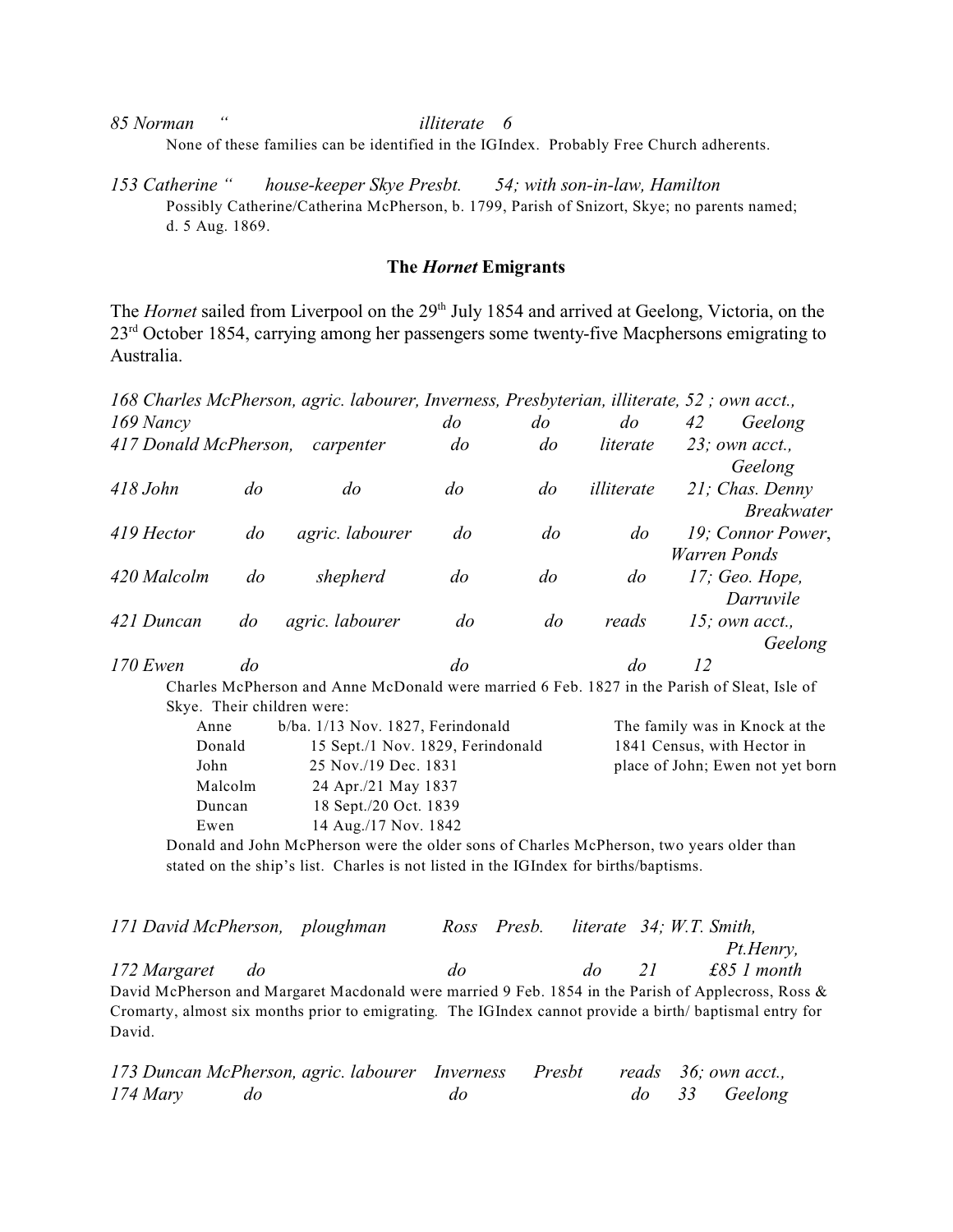| $175$ John | do    | do                                                                                           | <i>illiterate</i> 5 |   |
|------------|-------|----------------------------------------------------------------------------------------------|---------------------|---|
| $176$ Mary | do    | do                                                                                           | do                  | 3 |
|            |       | Duncan McPherson and Mary McDonald were married 24 Jan. 1848 in the Parish of Sleat. Their   |                     |   |
|            |       | children were: John ba. 22 Oct. $1848$                                                       |                     |   |
|            |       | Mary b/ba. 4/27 Dec. 1850, Ferindonald                                                       |                     |   |
|            |       | Duncan b/ba. 30 Aug./28 Sept. 1817, Sleat, was the second son of Malcolm McPherson and Flora |                     |   |
|            |       | McPherson (maiden surname); their children were as follows:                                  |                     |   |
|            | a bov | b/ba 3/28 Mar. 1813, Sleat                                                                   |                     |   |
|            |       | Donald, b/ba. 4/26 Mar. 1816, Sleat.                                                         |                     |   |
|            |       | Duncan b/ba. 30 Aug./28 Sept. 1817, Sleat                                                    |                     |   |
|            | John  | b/ba. 10 Dec. 1819/10 Jan. 1820, Sleat                                                       |                     |   |
|            |       | Hector b/ba. 16 June/17 July 1822, Sleat                                                     |                     |   |
|            |       | Margaret 24/31 Dec. 1825, Sleat                                                              |                     |   |
|            |       |                                                                                              |                     |   |

|                |           | 177 Kenneth McPherson, agric. labourer Inverness Presbt |           |    | illit.    | 45; own account,                                                                            |  |
|----------------|-----------|---------------------------------------------------------|-----------|----|-----------|---------------------------------------------------------------------------------------------|--|
| $178 \, Ann$   | $d\sigma$ |                                                         | do        |    | $d\sigma$ | Geelong 322<br>41                                                                           |  |
|                |           | Flora McPherson, domestic servant, Inverness            |           |    |           | literate 20; N.Nicholson,                                                                   |  |
| $323$ Mary     | do        | do                                                      | do        |    | $d\sigma$ | 18; Irishtown                                                                               |  |
| 324 Catherine  | $d\sigma$ | do                                                      | do        |    |           | $do$ 16; with parents                                                                       |  |
| 422 Dougald do |           | agric. labourer                                         | $d\sigma$ | do |           | $do$ 14; own account,                                                                       |  |
|                |           |                                                         |           |    |           | Geelong                                                                                     |  |
|                |           |                                                         |           |    |           | Kenneth McPherson and Ann McGilvray were married 21 Jan. 1830 in the Parish of Sleat. Their |  |

children were:

| Marian  | b. 1831, Sleat                       | Family not listed in 1841                          |
|---------|--------------------------------------|----------------------------------------------------|
| Flora   | $b/ba$ . 25 Mar./6 July 1833, Sleat. | Census of Sleat                                    |
| Ann     | b. 25 Nov. 1835, Sleat               | She arrived on the <i>Georgiana</i> , 16 Oct. 1852 |
| Mary    | b. 1836, Sleat                       |                                                    |
| Kate    | b. 2 Aug. 1838, Sleat                |                                                    |
| Dougald | b. 25 July 1841, Sleat               |                                                    |

The IGIndex provides no record of Kenneth's birth or baptism.

*.*

|               |           |    | 179 Martin McPherson, agric. labourer Inverness Presbt literate 37; own account, |    |        |                                    |
|---------------|-----------|----|----------------------------------------------------------------------------------|----|--------|------------------------------------|
| 180 Janet     | do        |    |                                                                                  | do | 42     | Geelong                            |
| 181 Mary      | do        |    |                                                                                  | do |        |                                    |
| 182 Alexander | do        |    |                                                                                  |    | Infant |                                    |
| 325 Isabella  | $d\sigma$ | do | do                                                                               |    |        | <i>illiterate</i> 40; with brother |
|               |           |    |                                                                                  |    |        | <i>Martin</i>                      |

Martin McPherson and Janet Buchanan were married 15 Mar. 1842 in the Parish of Sleat. Their children were:

 Mary b/ba. 26/28 July 1851, Sleat *See Martin's sister Isabella below.* Alexander *no record*; possibly born at sea

The IGIndex fails to provide a birth/baptismal record for Martin, but his sister Isabella was b/ba. 1/22 Aug. 1815 to Malcolm McPherson and Mary McPherson (maiden surname).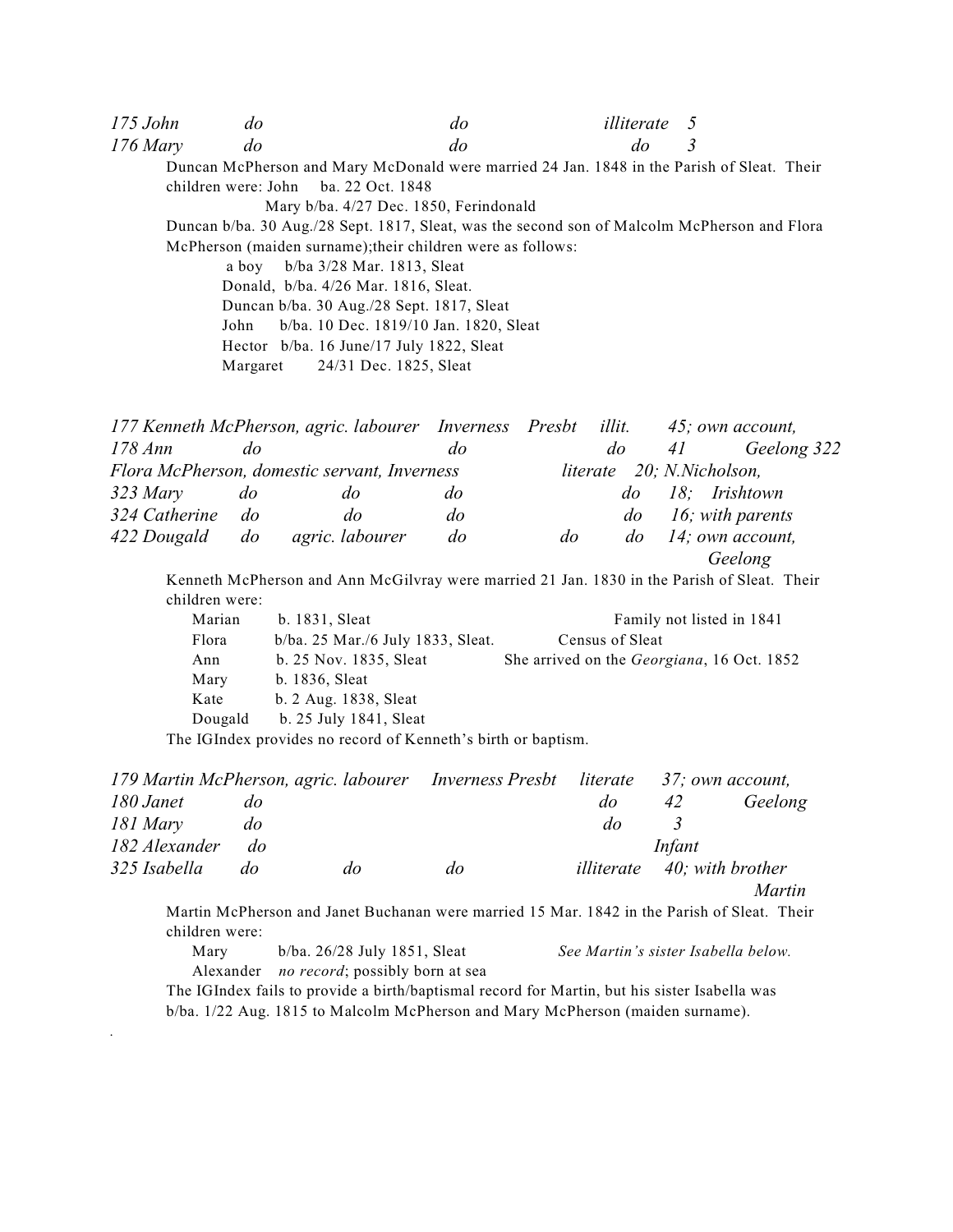## **The** *Derry Castle* **Emigrants**

The *Derry Castle* sailed out of Liverpool on the 1<sup>st</sup> October 1854 and into Portland on the 21<sup>st</sup> January 1855, with one Macpherson family aboard.

*138 Donald McPherson, agric. labourer Inverness Presbt. literate 45; own account, Portland 139 Flora reads 40*

| 313 Johanna | 66         | domestic servant | $, \,$     | 14; with father |
|-------------|------------|------------------|------------|-----------------|
| 140 Christy | 66         |                  | ,,         |                 |
| 141 Donald  | 66         |                  | ,,         |                 |
| 142 Peter   | $\epsilon$ |                  | $, \,$     |                 |
| 143 Ann     | $\epsilon$ |                  | illiterate | 6               |
| 144 Dugald  | 66         |                  | ,,         |                 |

Donald McPherson married Flora McSween, 1 Jan. 1839, Parish of Duirinish, Skye. The IGIndex provides no information on their children: probably adherents of the Free Church of Scotland.

## **The** *Stamboul* **Emigrant**

The *Stamboul* left Liverpool on the 18<sup>th</sup> May 1854 and reached Melbourne on the 21<sup>st</sup> August 1854, with one Macpherson aboard.

# **The** *Gambia* **Emigrants**

The *Gambia* sailed from Liverpool on the 28<sup>th</sup> December 1854 and reached Melbourne on the  $22<sup>nd</sup>$  April 1855, with two men and two women of the name aboard.

*96 Murdoch McPherson, crofter Inverness Presbt. literate 65; own account, Collingwood 97 William " " " " 21*

*182 Jane McPherson, domestic servant Middlesex Presbt. literate 27; gone with brother to 183 Margaret McPherson, dressmaker Inverness Presbt. literate 20 Bald Hill Station, Rocky Waterholes*

There is no record of a birth/baptism or marriage record for Murdoch McPherson in the IGIndex *.*  Margaret McPherson, however, was one of the twin youngest daughters of Murdoch McPherson and Jane Grant. Jane McPherson was probably their eldest child, aged thirty-four rather than twenty -seven on the shiplist. The family was as follows:

|        | Jane b./ba. 30 Sept. 1820/1 Jan. 1821, Parish of Alvie |    |
|--------|--------------------------------------------------------|----|
| Janet  | 26/29 Aug. 1821                                        | 66 |
|        | Christian 15 Oct. 1824/6 Jan. 1825                     | 66 |
| Mary   | 16 Sept. 1826/26 Feb. 1827                             | 66 |
|        | Alexander Gibson b/ba. 20 Mar./6 Apr. 1829             | 66 |
|        | Margaret 1 Feb./27 Mar. 1834, Duthil & Rothiemurchus   |    |
| Louisa | (Margaret's twin)                                      |    |

*<sup>381</sup> Catherine McPherson, domestic servant Lanark Presbt. literate 27; hired* Not identifiable in the IGIndex.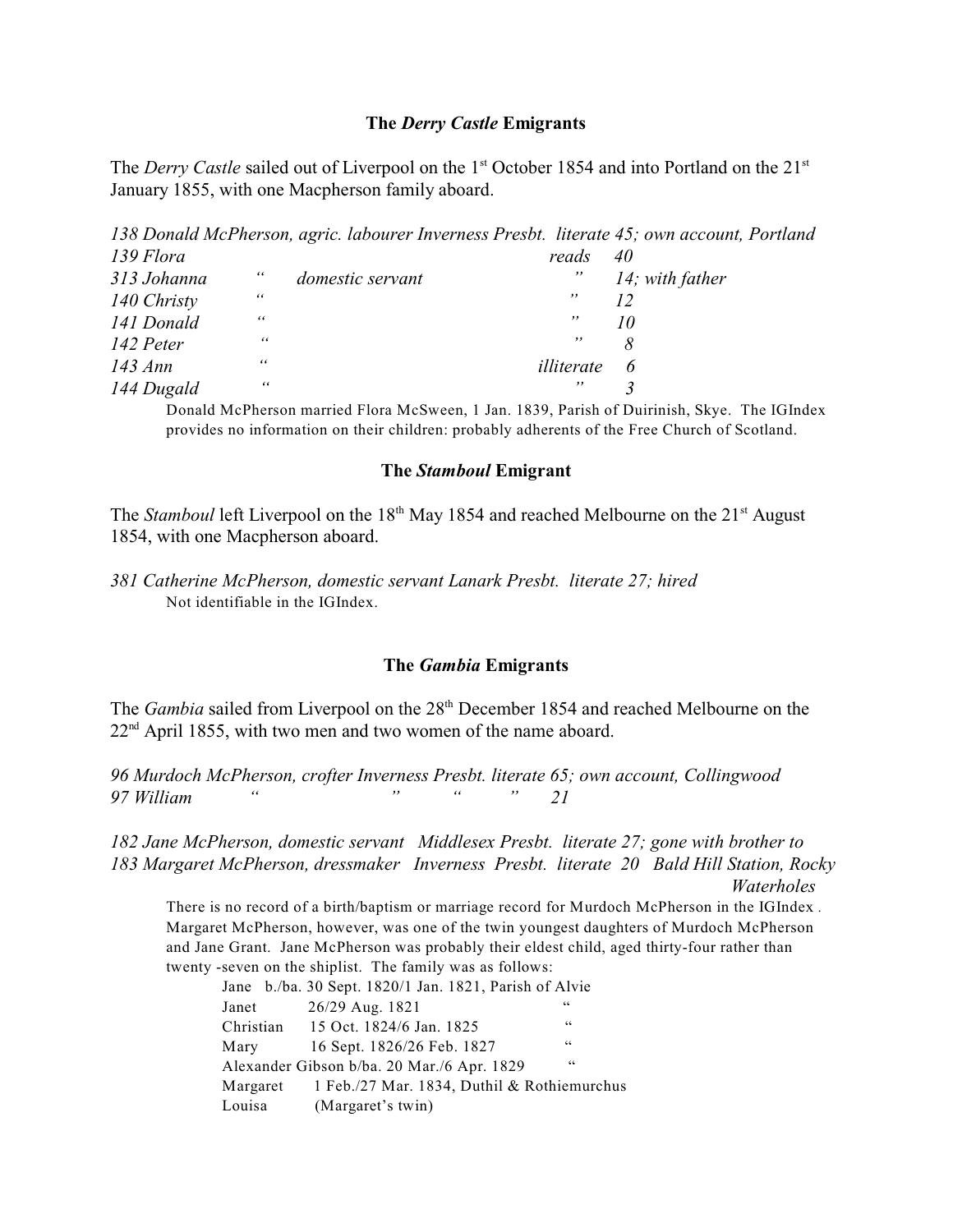The IGIndex provides no record of William, although he appears to have been accompanied by Jane and Margaret to Bald Hill Station*.* Murdoch was evidently a widower*.* Jane had been in London prior to their emigration.

### **The** *Almora* **Emigrants**

The *Almora* sailed from Liverpool on the 3<sup>rd</sup> July 1856 and entered Melbourne on the 13<sup>th</sup> September 1856, with one Macpherson family aboard.

|                  |            |        |    |                      | 96 Dugald McPherson, farm labourer Argyle Presbt. read 35; Wilmott, Nerri Creek,     |
|------------------|------------|--------|----|----------------------|--------------------------------------------------------------------------------------|
| 97 Agnes         |            |        |    |                      | £70, 6 months<br>-39                                                                 |
| 215 Duncan       | 66         | Carter | 66 |                      | $\degree$ 15; with parents                                                           |
| 98 Donald        | 66         |        |    | <i>illiterate</i> 10 |                                                                                      |
| 99 Janet         | $\epsilon$ |        |    | ,,                   |                                                                                      |
| $100$ Mary       | 66         |        |    | ,,                   |                                                                                      |
| $101$ son b.o.b. | 66         |        |    |                      | $"$ Infant                                                                           |
|                  |            |        |    |                      | Dugald McPherson married Agnes Sinclair, 30 June 1842, Campbelltown. Only Donald and |

Duncan appear in the IGIndex:

Duncan b/ba. 24 Nov. 1842/ 11 Apr. 1843, Campbelltown Donald b/ba. 20/30 Apr. 1845, Campbelltown

### **The** *Herald of the Morning* **Emigrant**

The *Herald of the Morning* left Liverpool on the 19<sup>th</sup> November 1856 and reached Melbourne on the  $1<sup>st</sup>$  March 1857, with one woman of the name among the passengers.

*355 Isabella McPherson, general servant Edinburgh Presbt. literate 26; Mrs Jos. Pearce, Gambia, £25, 3 months*

Perhaps Isabella Sawers McPherson, the daughter of John McPherson and Isabella Sawers (no record of marriage), in the following family:

John Sawers McPherson, b. 3 Apr. 1826, St Cuthbert's, Edinburgh Mary Sawers " b. 9 Oct. 1827

| <b>Edward Sawers</b> | $b.9$ Feb. 1829 | 66 |  |
|----------------------|-----------------|----|--|
| Isabella Sawers      | b. 7 June 1831  | 66 |  |

## **The** *Star of the South* **Emigrant**

The *Star of the South* left Liverpool on the 24<sup>th</sup> April 1857 and reached Melbourne on the 5<sup>th</sup> August 1857, with one woman of the name aboard.

*358 Isabella McPherson, general servant Aberdeen Presbt. literate 26; with sister Mrs Stewart to Belfast*

Isabella McPherson was born 20 Jan. 1831 at Aberdeen to Donald McPherson and Margaret McKay. Their older daughter Elizabeth was born 30 Mar. 1828; she may have been Elizabeth McPherson who married Donald Stewart, 10 Mar. 1848 at Elgin, Moray. If so, Mrs Stewart would have been accompanied by a daughter, Jane Robertson Forteath Stuart, b/ba. 29 Dec. 1848/ 29 Jan.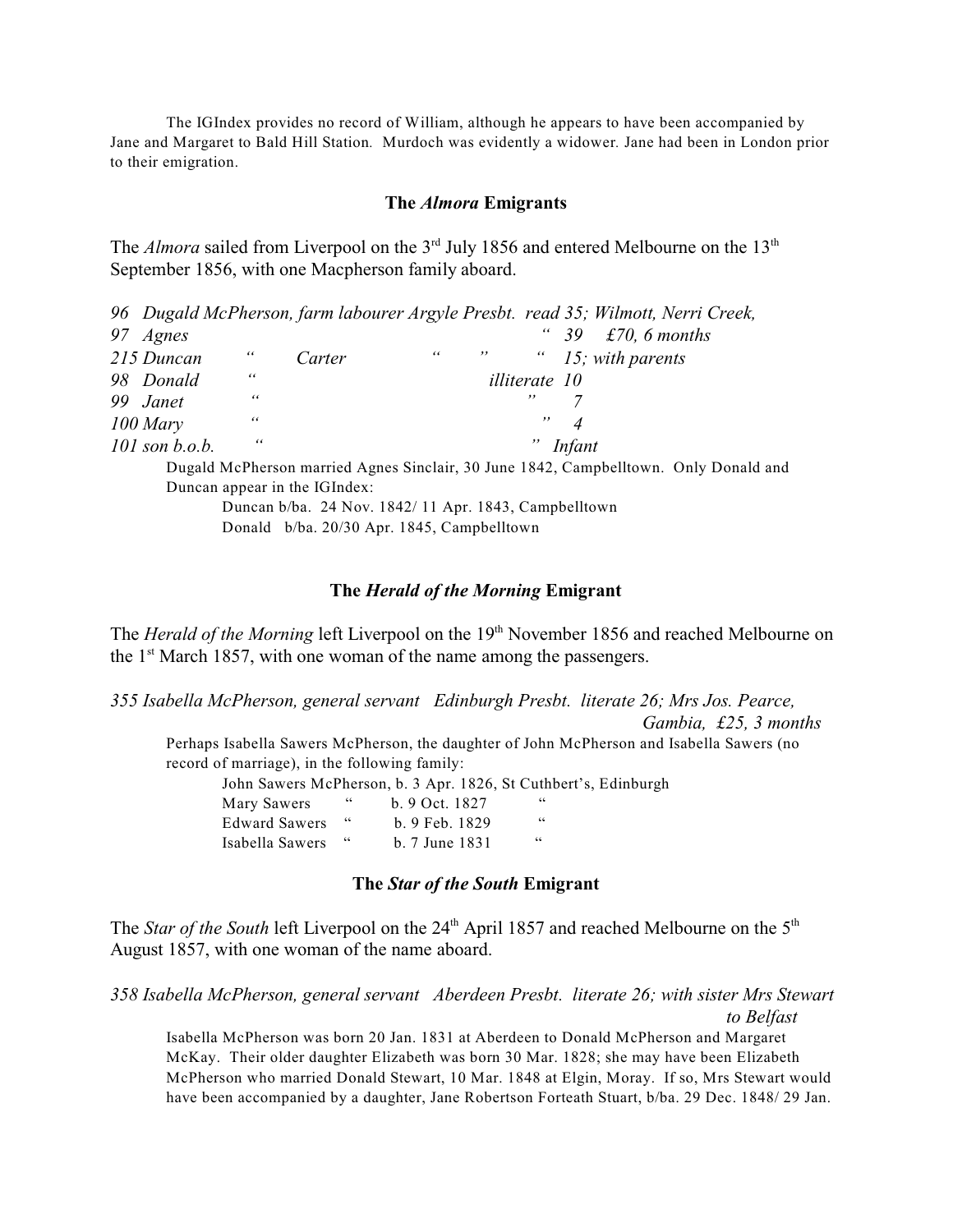1849 in the Parish of Alves, Morayshire. This requires confirmation by consulting other documentation in Australia and Scotland: the shiplist, death registration, and the Alves Parish register.

### **The** *Covenanter* **Emigrants**

The *Covenanter* sailed out of Liverpool on the 28<sup>th</sup> September 1854 and entered Geelong on the  $25<sup>th</sup>$  January 1855, with one couple of the name aboard.

*182 James McPherson, agric. labourer Inverness Presbt. literate 23; own account, Geelong 183 Janet " 19*

James McPherson, shoemaker at Achmore, married Janet MacGregor, Balgown, 13 Apr. 1854, Parish of Laggan. James was the fifth son of Donald McPherson and Beatrix MacGregor in Uvie, Parish of Laggan*.* Donald was shepherd to Mr McBarnet of Invernahavon, Kingussie, when he married Beatrix MacGregor, Achmore, 15 Apr. 1813, Kingussie. Their family were:

John b/ba. 12/18 Nov. 1813, Uvie Malcolm b. 19 Mar. 1815, " [in Uvie, 1843; in Ardverikie, 1848] Margaret b/ba. 2/9 Oct. 1819 ; m. William Davidson, Gaskmore: 1850, 1851 Alexander b/ba. 1/15 Nov. 1821 "; m. 19 June 1851 Elizabeth McDonald, Kingussie; emigrated to the Yarrawonga District, Victoria Isobel b/ba. 13/29 Dec. 1823 " Ewen b/ba. 10/14 June 1826 " ; settled Ovie in Yarrawonga District, 1846 James b. 15 July 1830 " ; settled Auchmore in Yarrawonga, 1855 Janet MacGregor was a daughter of Andrew MacGregor and Margaret McPherson in Balgown, Parish of Laggan, who married 30 August 1832. Their family were: Ann b/ba 25 June/11 July 1833, Balgown; died in infancy Janet b/ba. 15/15 Jan. 1835 " John b/ba. 25/28 Nov. 1836 " ; died in infancy John b/ba. 30 Aug./8 Nov. 1838 " ; died 14 Dec. 1911 Alexander b/ba, 28 May/26 June 1842 " ; died in infancy The family gravestone is in Laggan Churchyard; Andrew MacGregor d. 15 July 1896, at Catlodge, aged 66; Margaret McPherson d. 3 Oct. 1863.

### **The** *Echunga* **Emigrant**

The *Echunga* left Liverpool on the 30<sup>th</sup> May 1857 and reached Geelong on the 19<sup>th</sup> August 1857, with one woman of the name among the passengers.

*299 Margaret McPherson, housemaid Lanark Presbt. literate 28; Alexander McPhail,* 

 *Kilgour Street, £12,*

 *3 months*

Probably Margaret McPherson, b. 3 Apr. 1829, Glasgow, to Allan McPherson and Mary McLachlan.